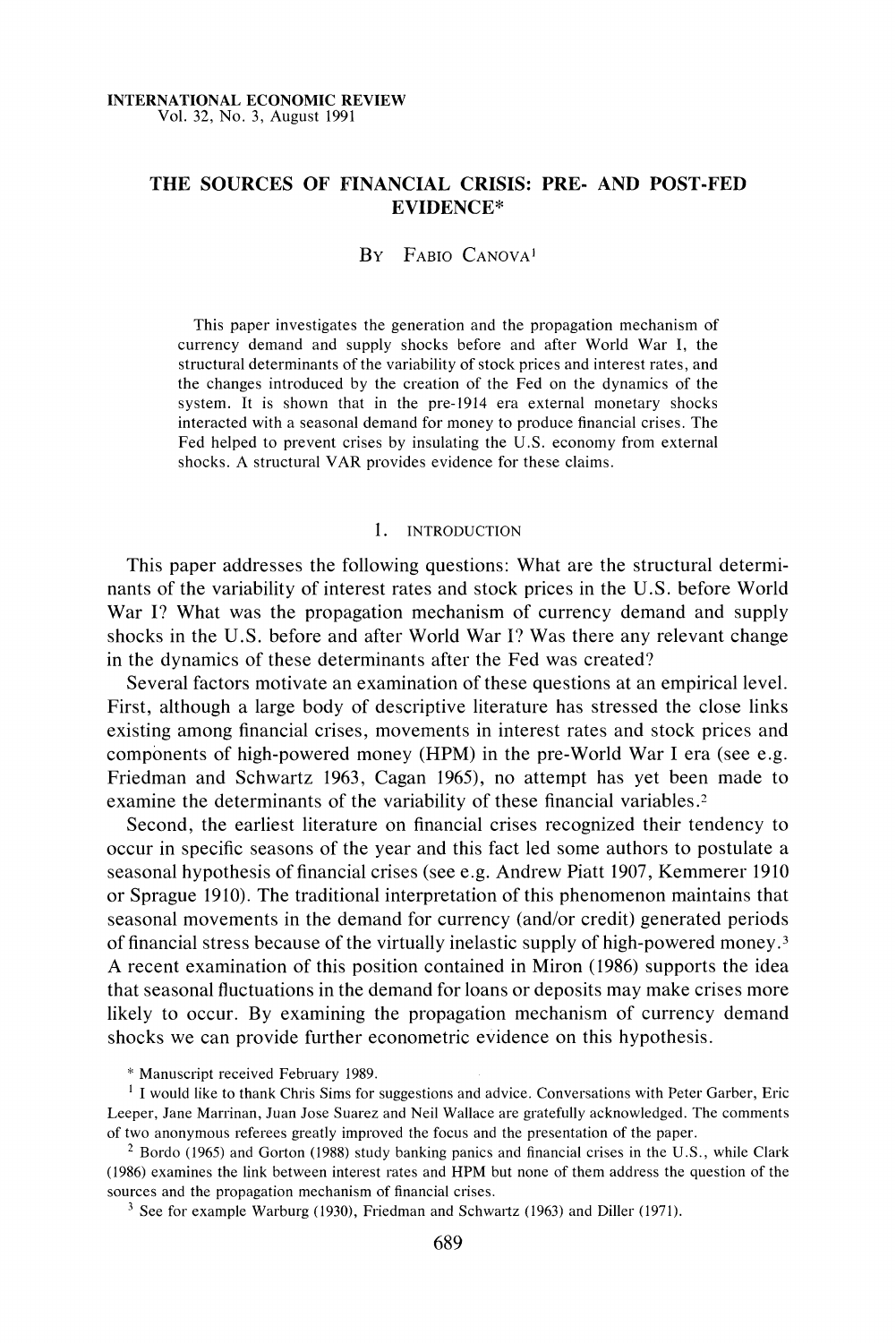**Miron attributes the decreased occurrence of financial crises in the U.S. after 1914 to Federal Reserve activities. He argues that by introducing seasonality in high powered money supply, the Fed effectively eliminated the seasonal pattern existing in interest rates. Miron, Mankiw and Weil (1987) and Barsky, Miron, Mankiw and Weil (1988) examined the univariate stochastic process for prices and interest rates in the U.S. and Europe and attributed the observed changes in the process to the actions of the Fed. Since both the Fed's role in altering these stochastic processes and in reducing the occurrence of crises is still controversial,4 this paper employs a multivariate analysis which can quantify the impact of the Fed in the experience.** 

**The analysis of the paper proceeds in two steps: first a multivariate structural model is recovered from a weakly restricted vector autoregressive (VAR) reduced form model, the determinants of the variability of the system are identified and the dynamic propagation mechanism of structural shocks is examined. Second, the model's dynamics before and after 1914 are compared and the impact of the creation of the Fed on the system is assessed.** 

**The approach to recover the structural shocks from the reduced form innovations is similar to Sims (1986) and Bernanke (1986) and differs from the "cointegration restriction" approach of King, Plosser, Stock and Watson (1987) or the "long-run" approach of Blanchard and Quah (1989) and Shapiro and Watson (1988). While in these studies long-run restrictions derived from economic theory are used to recover the structure of the model, here we identify behavioral equations on the basis of beliefs about the timing of the collection of information in the economy. This approach is more useful than the other two when the restrictions imposed by economic theory are controversial or there are not enough to uniquely recover the structure of the model from a reduced form.** 

**The features of the dynamic propagation mechanism of structural shocks are examined in a Bayesian fashion, by constructing posterior distributions of the statistics of interest, in this case the variance decomposition and the impulse responses.** 

**The results of the investigation contrast with the traditional interpretation of the experience in several respects. It is shown that unexpected movements in the availability of HPM originating from external sources have a substantial impact on the system and explain the largest portion of the variability of interest rates and stock prices before 1914. We also show that before 1914 HPM supply responds (seasonally and nonseasonally) to innovations in HPM demand. From these findings we argue that the supply of HPM was not as inelastic as was previously thought and that it was a combination of international shocks to the availability of gold in the U.S. and seasonal domestic movements in HPM demand that was responsible for the explosion of financial crises in the U.S. After 1914, we find that the importance of external shocks declined and that HPM demand and price innovations explain most of the variability of interest rates and stock prices. Since** 

**<sup>4</sup> See Clark (1986) and Canova (1988) for the first issue, and Timberlake (1985) and Dewald (1972) for the second. For the experience of crises of other countries (with or without central banks) Jevons (1884) provides insights for the U.K., White (1984) for Scotland and Bordo and Redish (1985) for Canada.**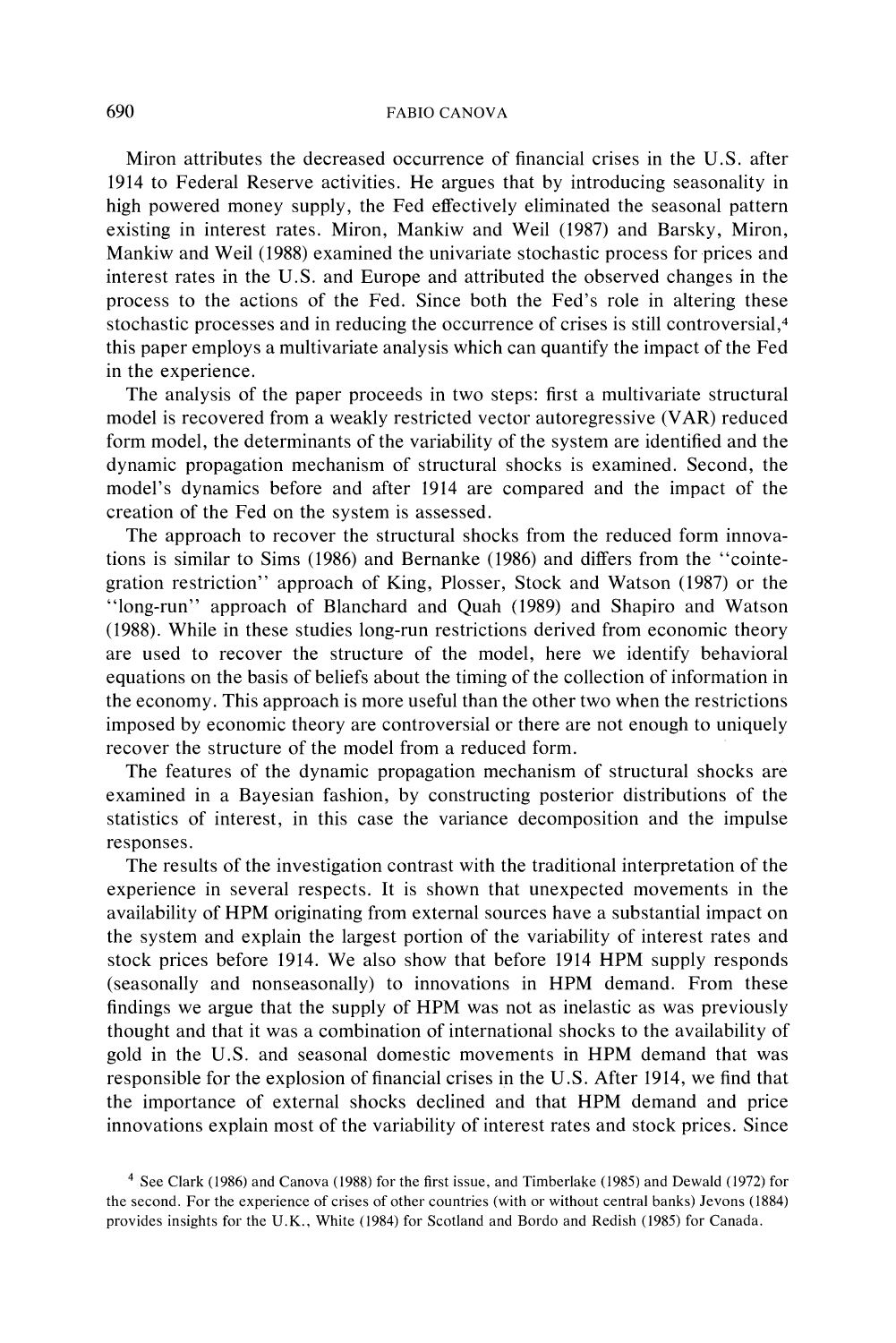**the variability of external shocks did not decrease after 1914 and since the response of interest rates to HPM demand innovations was still significant and seasonal, we conclude that creation of the Fed did not help to prevent financial crises by introducing a seasonal pattern in HPM supply but rather by insulating the U.S. economy from external HPM supply shocks.** 

**The rest of the paper is organized as follows: the next section describes the data and constructs, identifies and estimates the multivariate structural model. Section 3 describes the restrictions placed by the traditional explanation of the experience, examines the dynamics of the system and suggests an alternative interpretation of the facts. Section 4 summarizes the conclusions.** 

#### **2. A STRUCTURAL VAR MODEL**

**In this section I employ an international vector autoregressive (VAR) model to study the propagation mechanism of currency demand and supply shocks and the determinants of the variability of interest rates and stock prices before and after the creation of the Fed.** 

**2.1. The Specification of the Reduced Form Model. There are several variables which would be legitimate candidates to enter the reduced form of the system. The variables considered here are the exchange rate of New York on London, the U.K. day rate, the U.S. wholesale price index, a U.S. stock price index, the U.S. call money rate, the U.S. high powered money and a proxy for U.S. industrial production. Other variables of possible interest are excluded because of data collection problems (see Section 2.2), because their impact on the system is minimal (the case of Treasury Deposits) or because they are collinear with the included variables.** 

**The reduced form of the system includes 13 lags of each variable and a set of seasonal dummies. Seasonal dummies are included to capture deterministic seasonals while a lag length of 13 is chosen to account for possible stochastic forms of seasonality. Since there is a great deal of controversy surrounding the treatment of trends in the variables of a VAR model, a brief discussion motivating our choice is in order.** 

**A now standard routine to choose the specification of a VAR model is to test for the presence of unit roots and of statistical cointegrating restrictions. Conditional on the results of the tests, the VAR model is then written in a Vector Error Correction (VEC) form (see e.g. King, Plosser, Stock and Watson 1987). From a classical point of view an examination of the order of integration of each variable and of the number of unit roots existing in the system as a whole is necessary because the presence of nonstationarities in the data may make the MA representation of the system ill-conditioned and inference spurious (see e.g. Phillips 1986 or Pagan and Wickens 1989).** 

**However, if one adopts a Bayesian point of view, inference is independent of unit roots (see Sims 1988). That is, if the VAR has normal disturbances, the prior distribution for the coefficients is normal and the prior distribution for the covariance matrix of the innovations is diffuse, then the joint posterior distribution of the coefficients of the MA representation and of the covariance matrix of the**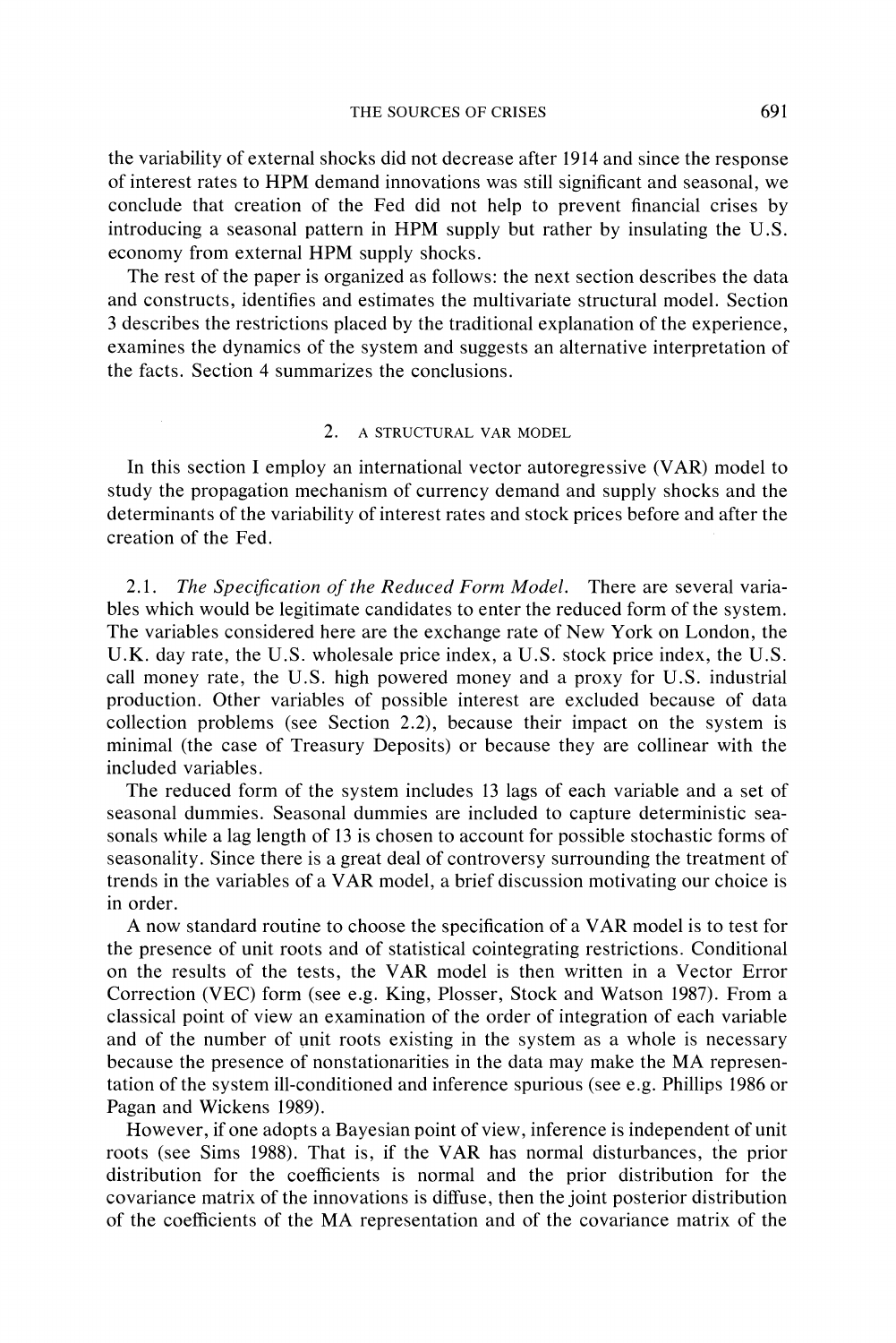**innovations is of the inverted gamma-normal type regardless of the size of the dominant roots of the system and of the number of roots on the unit circle. Therefore, inference is considerably simplified under a Bayesian point of view.** 

**In this paper we follow the Bayesian approach and explicitly construct the joint posterior distribution of the MA coefficients using Monte Carlo methods (see Geweke 1989 for the computational issues concerning this approach). The prior on the coefficients is of the Litterman (1982) variety and is based on empirical regularities and statistical rules of thumbs found to be useful in estimation and forecasting. It features a zero mean on all coefficients except for the first own lagged coefficient (=.95) in each equation and a symmetric prior variance for the coefficients of each equation. Each prior variance is characterized by three**  parameters: a general tightness parameter ( $\theta_1 = 0.1$ ), a tightness parameter on lags of variables different from the dependent one  $(\theta_2 = 0.5)$  and a decay parameter  $(\theta_3 = 1.5)$  which regulates how the prior distribution gets more concentrated around **the prior mean as the lag length j increases.** 

**Although at first glance the information contained in this prior appears to be rather restrictive or inappropriate for some of the variables of the system, it is possible to depart from this initial prior and let longer delays or cross effects have some influence. This is accomplished by choosing the dispersion associated with**  each prior mean, which is regulated by the parameter  $\theta_1$ , to be nonnegligible.

**Note also that the prior employed puts a low probability mass on the region of the coefficient space which generates unstable or explosive behavior. This choice is justified on two grounds. First, the observation that the plots of the series included in the system do not show such unstable or explosive behavior. Second, the fact that unstable roots appear in the posterior distribution of the coefficients if and only if the prior has all of its mass concentrated in the unstable region (see DeJong and Whiteman 1989 and Sims and Ulhig 1991).** 

**No linear trend is included in the system since a 7 variable VAR system with 13 lags for each variable can account for polynomial trends up to the 91st order (see Sims 1987 for this argument). The addition of a linear trend to the system may induce collinearity at low frequencies making inference more uncertain and causing larger standard error bands around the point estimates of the variance decomposition and of the impulse response functions.** 

**In conclusion, the reduced form of the model contains 13 lags of the level of the variables, 12 seasonal dummies and no linear trend. A weakly restrictive "Litterman" prior is imposed on the coefficients of each equation and the specification is estimated recursively with the Kalman filter in each of the two subsamples considered (1891,7-1913,12 and 1924,1-1937,1).** 

**2.2. The Data. The data for the period under consideration is mostly available at monthly frequencies but presents many difficulties. First, the recording date is not homogeneous across samples. Averages over the month or the lowest value in the last week of the month are typically recorded before 1914, while end of the month values are in general reported afterwards. Second, many series measure different aggregates over time. This is the case, for example, with the bank clearing series, which measures debits of banks after 1919. Third, many financial variables have substantially different risk characteristics before and after 1914. For example, the collateral required to borrow at the time rate changed dramatically after 1915.**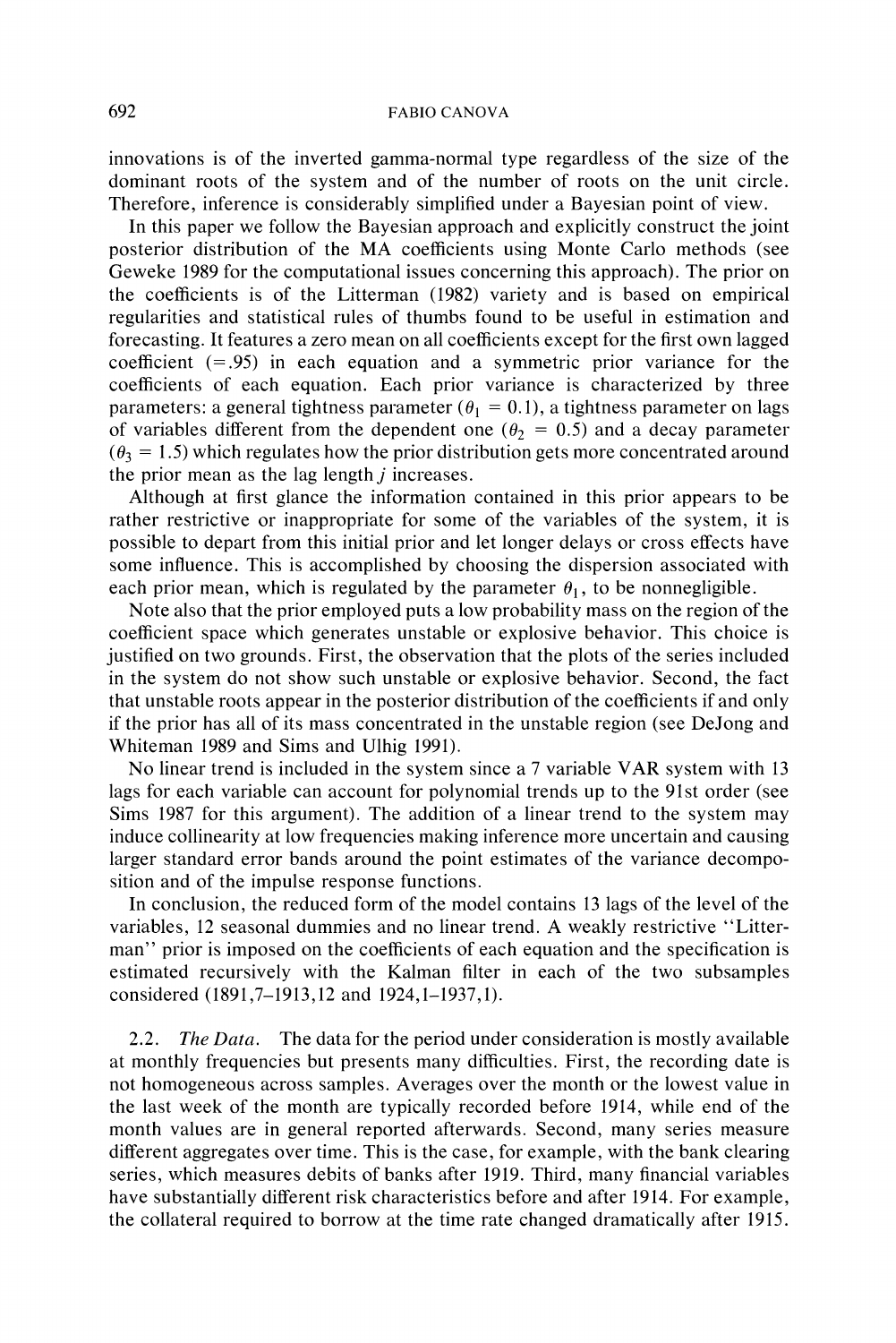**Finally, many series (especially banking variables) have serious gaps. The seven variables included in the model are chosen on the basis of the continuity of definition and reliability of the reported figures. The data employed measure averages over the months in both samples unless otherwise indicated.** 

**The primary source for financial data is Macaulay (1938). We use his monthly series for the call money rate (CALL), for the U.S. Bureau of Labor Statistics' index number of wholesale price of commodities (WPI), for the index number of the prices of railroad stocks weighted by the number of share outstanding at the beginning of the year (SP)5 and for pigiron production (PP). To maintain consistency pigiron production is used here in both samples even though a direct measure for industrial production exists after 1919.6 The call money rate is the renewal at the desk of the New York Stock Exchange and refers to loans made for an indefinite period of time, callable with 24 hours notice and requiring a collateral deposited at the bank issuing the loan.** 

**There are several sources for the level of high powered money (HPM) in circulation. To maintain a consistent measure of the aggregate over the two samples, we choose the data contained in Andrew Piatt (1910) up to 1905 and those contained in the Treasury Reports afterward.7 The definition of high powered money includes gold coins and certificates, silver dollars and certificates, Treasury notes, U.S. notes and subsidiary silver outside the Treasury. After 1914 Federal notes outstanding outside the Treasury and the Fed are included. Net gold exports refer to the gold balance at the New York market and is taken from Andrew Piatt and Banking and Monetary Statistics (BMS) (1943, p. 536). Data on the exchange rate with the U.K. (EXR) is the lowest value of the last week of the month for the rate quoted in New York and is taken from Kemmerer (1910, p. 374) for the period up to 1909 and from BMS (p. 681) after 1913. Since the exchange rate is practically constant in the years before 1909 and after 1914, missing data are reconstructed using a simple spline interpolation.** 

**The U.K. day rate (UKD) is the rate for overnight loans charged by banks in London and has risk features similar to the U.S. call rate. In the first sample it corresponds to the rate quoted on the first Friday of the month and the sources are Palgrave Inglis (1910) and Goodhart (1972). No data is available on this rate from 1918 to 1924. BMS contains monthly averages of daily figures after 1924.** 

**2.3. The Structural Innovations. To provide a structural interpretation of the dynamic features of the system, it is necessary to identify behavioral disturbances.**  Let  $y_t$  be the  $7 \times 1$  vector of variables of the system and let the reduced form be **written as:** 

**7 The data contained in Banking and Monetary Statistics from 1915 on are end of the month figures.** 

**<sup>5</sup> Macaulay does not indicate how he constructed the SP index. Since in the 1890's only few stocks appeared in the index, there are doubts about the reliability of this measure of stock prices for the early part of the sample.** 

**<sup>6</sup> In addition to consistency issues, it appears that the IP index is not a reasonable indicator of real activity. This is because it heavily weighs financial variables (like bank clearings) to obtain a proxy measure of industrial activities.**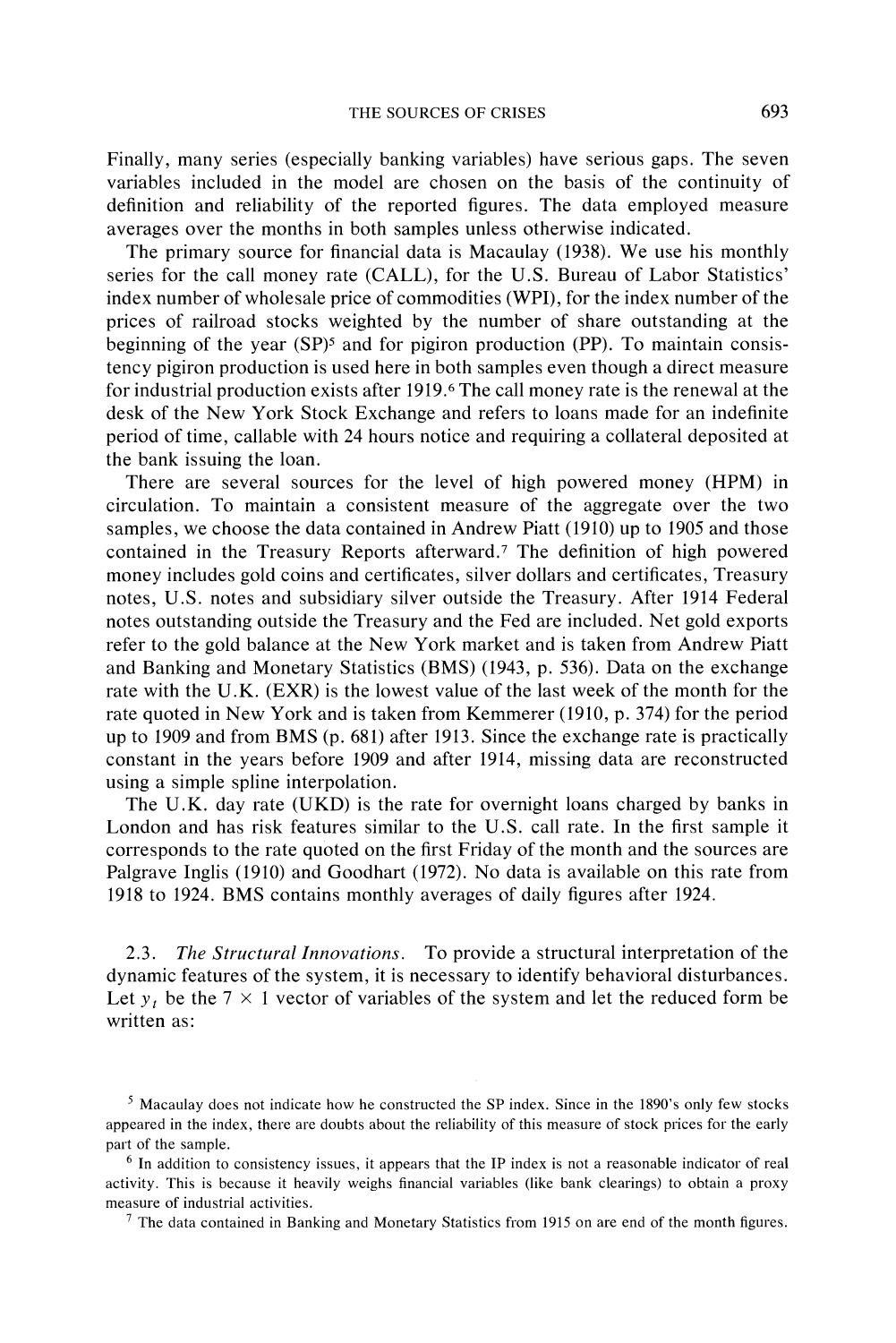(1) 
$$
y_t = A(l)y_{t-1} + \sum_{s=1}^{12} \beta_s D_s + u_t,
$$

where  $A(l)$  is a matrix polynomial in the lag operator,  $D_s$  are seasonal dummies,  $u_t$ are the reduced form innovations which, conditional on  $H_u(t - 1)$ , are serially **independent normally distributed random variables with covariance matrix**  $\Sigma$  **where**  $H_u(t)$  is the completion of the space spanned by linear combinations of  $u_t$ . Let the **corresponding dynamic behavioral model be written as:** 

(2) 
$$
a(l)y_t = \sum_{s=1}^{12} b_s D_s + \varepsilon_t,
$$

where  $a(l)$  is matrix polynomial in the lag operator of the same order as  $A(l)$  and  $\varepsilon_t$ , conditional on  $H_{\varepsilon}(t - 1)$ , are serially independent, normally distributed disturbances with covariance matrix  $\Omega$ . We assume that dim  $(u) \supseteq \dim (\varepsilon)$  (see King **1986)** and  $H_u(t) = H_{\epsilon}(t)$ . Comparing (1) and (2) we have:

(3)  
\n
$$
A(l) = -a_0^{-1}a(l) \forall l
$$
\n
$$
\beta_s = a_0^{-1}b_s
$$
\n
$$
u_t = a_0^{-1}\varepsilon_t.
$$

By equation (3), the covariance matrices of  $u_t$  and  $\varepsilon_t$  are linked by  $\Sigma$  =  $a_0^{-1} \Omega a_0^{-1}$ . To recover the structural disturbances  $\varepsilon_t$  and to examine the propagation mechanism of structural shocks we need to identify and estimate  $a_0$  and  $\Omega$ .

**Blanchard and Quah (1989), Shapiro and Watson (1988) and others have used the restriction**  $A(1) = -a_0^{-1} a(1)$  together with the assumption that  $a(1)$  is triangular (or block triangular) and that  $\Omega$  is diagonal to identify structural disturbances and to examine the propagation mechanism of shocks. The rationale for having  $a(1)$ **triangular (or block triangular) in their model is that economic theory predicts that shocks to the demand for goods will have no long-run effects, while shocks to the supply of goods will. However, since here we are primarily interested in currency demand and supply shocks, their identification scheme is not useful.** 

**An alternative approach is to use theoretical cointegrating restrictions to identify the structure of the model (see e.g., King, Plosser, Stock and Watson 1987). Examples of theoretical cointegrating restrictions which could emerge in the international system under consideration are interest rate arbitrage and the homogeneity of the price level with the nominal exchange rate.8 Unfortunately, theory does not provide enough of these restrictions to be able to identify the structural innovations and an alternative strategy is required.** 

**The approach we use here is informational. That is, since the availability of information places restrictions on the way agents react to certain shocks, we use** 

**<sup>8</sup> I would like to thank an anonymous referee for suggesting these as reasonable theoretical long-run restrictions.**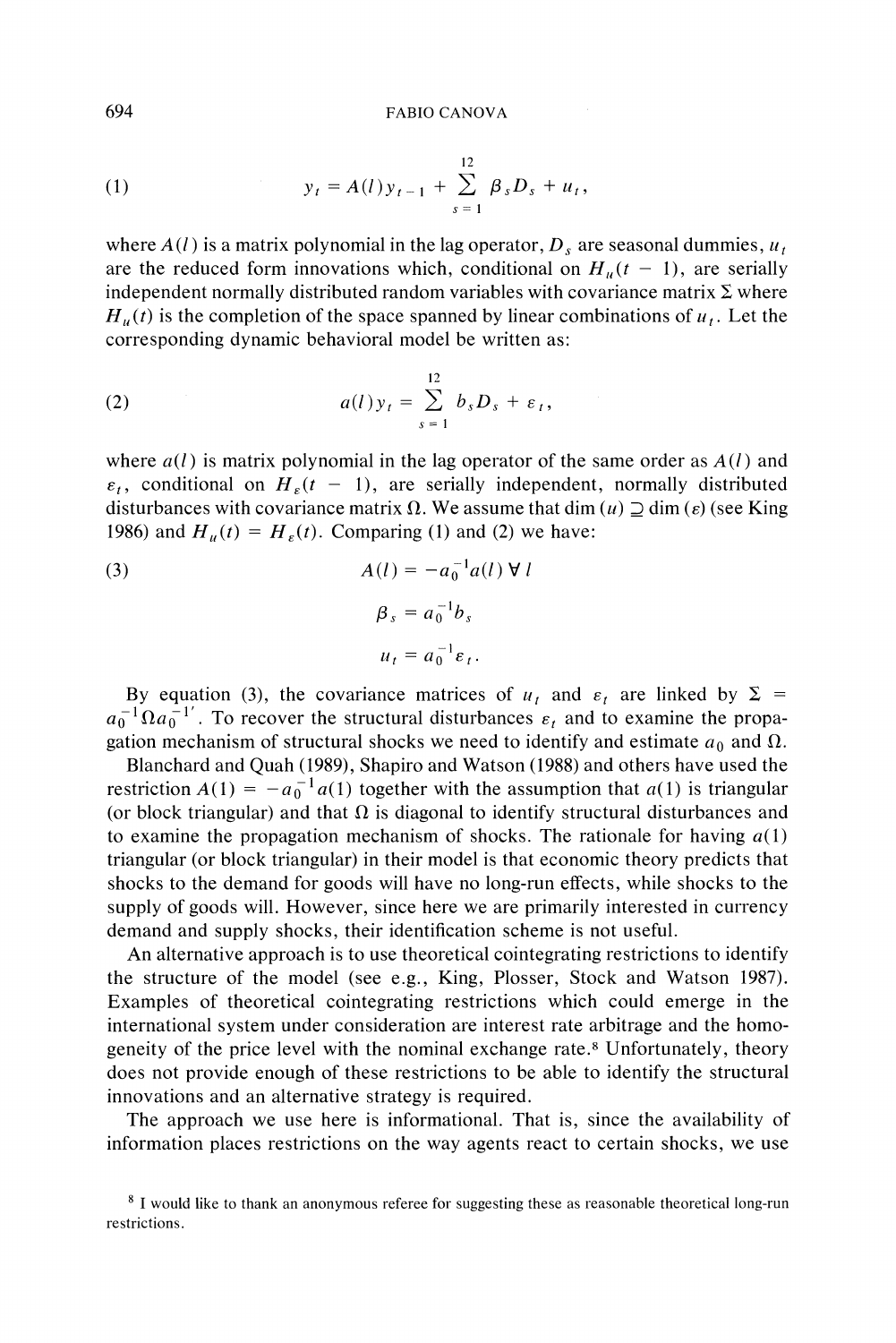these restrictions to identify their behavior. We assume that  $\Omega$  is diagonal and restrict the  $a_0$  matrix so that (3) becomes:

(4)  $u_{EXR} = \alpha_1 u_{UKD} + \alpha_2 u_{SP} + \alpha_3 u_{CALL} + \epsilon_1$ 

(5)  $u_{UKD} = \alpha_4 u_{EXR} + \alpha_5 u_{SP} + \alpha_6 u_{CALL} + \varepsilon_2$ 

(6) 
$$
u_{CALL} = \alpha_7 u_{EXR} + \alpha_8 u_{SP} + \alpha_9 u_{HPM} + \varepsilon_3
$$

(7) 
$$
u_{HPM} = \alpha_{10} u_{WPI} + \alpha_{11} u_{CALL} + \alpha_{12} u_{PP} + \varepsilon_4
$$

(8) 
$$
u_{WPI} = \alpha_{13} u_{SP} + \alpha_{14} u_{CALL} + \alpha_{15} u_{PP} + \varepsilon_5
$$

(9) 
$$
u_{PP} = \alpha_{16} u_{WPI} + \alpha_{17} u_{SP} + \alpha_{18} u_{CALL} + \varepsilon_6
$$

$$
(10) \t\t u_{SP} = \alpha_{19} u_{CALL} + \varepsilon_7.
$$

**The rationale for this identification scheme is as follows: equations (4) and (5) represent two components of an external HPM supply function. Innovations in these equations represent international (private and public) shocks to gold flows. Implicit in (4) and (5) are the assumptions that the foreign monetary authority and the foreign private sector respond within a month to U.S. financial variables, but with a delay to other U.S. variables because of data collection and communication delays.** 

**Equation (6) is a domestic HPM supply function and describes the behavior of the monetary authority and of the U.S. banking system. All shocks to U.S. financial variables are assumed to enter this equation, while innovations in WPI and pigiron are excluded on the grounds of data delay. Shocks in U.K. day rate are also excluded from this equation because banks and policymakers are not interested in shocks in the rate for overnight loans in London unless they affect the exchange rate or domestic financial markets.** 

**Equation (7) is a domestic HPM demand function. It states that, within a month, shocks to the demand for money of the nonbanking public stem from shocks in the price level, in the interest rate and in domestic output. Innovations to equations (6) and (7) represent domestic shocks to the supply and the demand of HPM, respectively.** 

**Equations (8) and (9) describe real aspects of the U.S. private nonbanking sector. They link production and price shocks to the interest rate and to stock price shocks.** 

**Finally, equation (10) is an arbitrage relation. It assumes that shocks to stock prices are influenced by shocks to the level of interest rates within a month. Innovations in this equation represent shocks to the risk differential of the two assets. Foreign variables and U.S. monetary variables are excluded from equations (8) through (10) on the assumption that within the month they impact on the variables of this block only through the U.S. interest rate.** 

**The above scheme identified 5 blocks of shocks (external HPM supply shocks, domestic HPM supply shocks, domestic HPM demand shocks, real and financial shocks). To transform the system into an orthogonal form, the cross equation correlations in the external HPM supply block (equations (4) and (5)) and the real**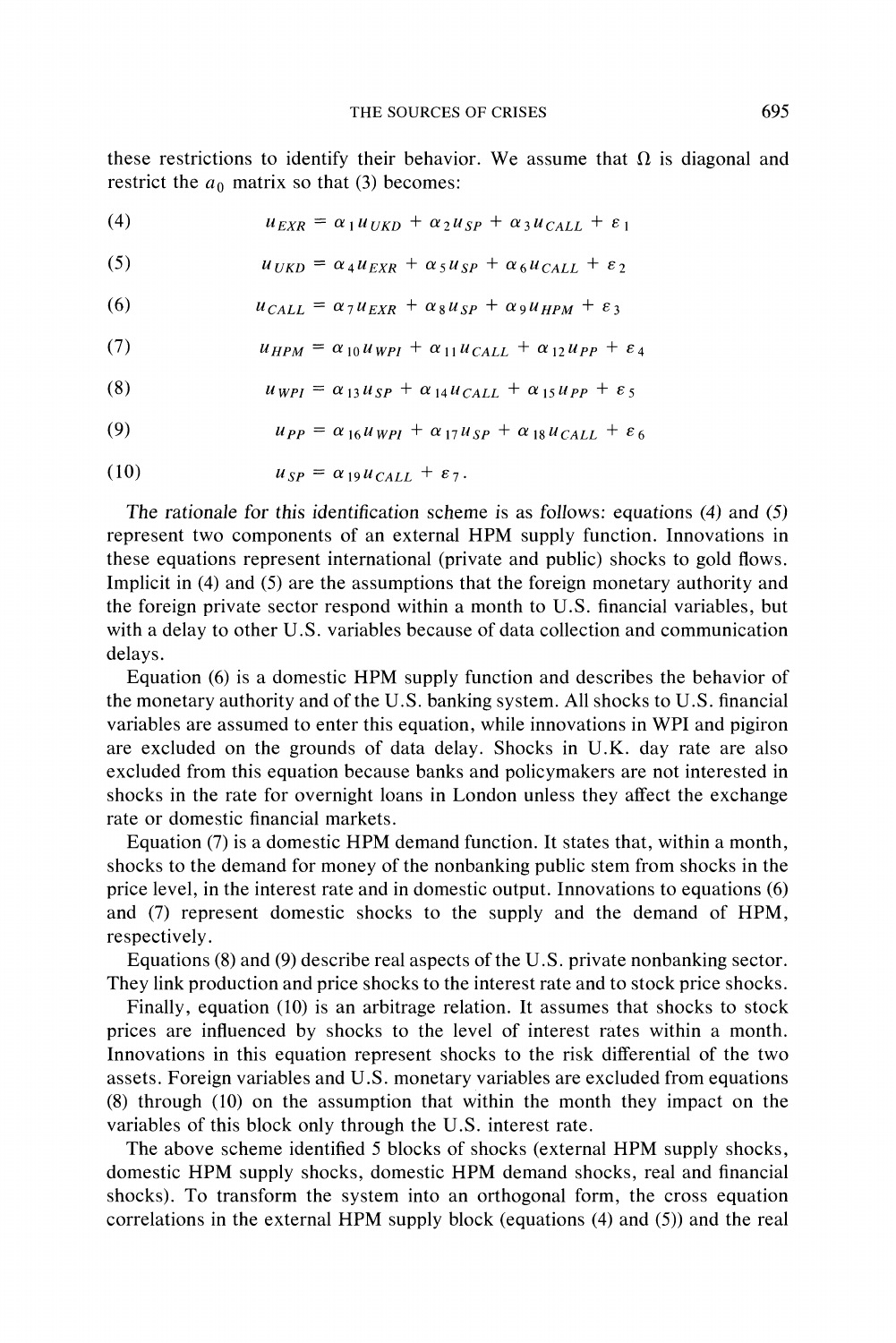**block (equations (8) and (9)) are removed with an arbitrary triangularization which**  sets  $\alpha_1$ ,  $\alpha_{16}$  equal to zero.<sup>9</sup>

**2.4. Estimation. With this identification scheme there are 24 free parameters**  (17  $\alpha$ 's and the 7 diagonal elements of  $\Omega$ ). Since there are 28 free parameters in  $\Sigma$ **the system is overidentified and the simple Indirect Least Square (ILS) procedure**  of Bernanke (1986) does not apply. The estimation of  $a_0$  and of the diagonal elements of  $\Omega$  is undertaken here using a latent variable maximum likelihood **routine. The log likelihood for the problem is given by:** 

(11) 
$$
\mathcal{L} = -\frac{T}{2} \left( \log |a_0^{-1} \Omega a_0^{-1}| \right) - \frac{1}{2} \sum_{t=1}^{T} u_t a_0 \Omega^{-1} a_0' u_t'
$$

The trace of the second element is given by  $\Omega^{-1/2} a_0 \Sigma a_0 \Omega^{-1/2}$ . Maximizing (11) with respect to  $\Sigma$  and concentrating the likelihood yields:

(12) 
$$
\overline{\mathcal{L}} = -\frac{T}{2} \operatorname{tr} (\Omega^{-1/2} a_0 \hat{\Sigma} a_0' \Omega^{-1/2'}) - \frac{T}{2} \left( \sum_{k=1}^7 \sigma_k^2 \right) + T \log |a_0^{-1}|,
$$

where  $\Omega = \text{diag}(\sigma_k^2)$ ,  $k = 1, \dots, 7$ , tr (Z) indicates the trace of the matrix Z,  $\sum I/T * \sum_{t=1}^{T-1} \hat{u}_t \hat{u}'_t$  and where  $\hat{u}_t$  are the estimated VAR residuals obtained from (1).

**The estimation procedure used here therefore involves two steps: first, from the estimation of the VAR coefficients we retrieve**  $\hat{u}_t$  **and**  $\hat{\Sigma}$  **Then, given**  $\hat{\Sigma}$ **, we seek a** decomposition  $\hat{\Sigma} = a_0^{-1} \Omega a_0^{-1}$ , where  $\Omega$  is diagonal and  $a_0$  is given by (4) through **(10), which maximizes (12). A necessary condition for this two step procedure to be asymptotically correct is that the information matrix of the problem is block**  diagonal (see Durbin 1970). When estimates for the free parameters of  $a_0$  and  $\Omega$  are **found, the variance decomposition and the impulse response function of the structural model can be computed by substituting (3) into the MA representation obtained from (1).** 

**Table 1 presents the estimated correlation matrices of the reduced form innovations for the system in the two samples. A "\*" indicates that the null hypothesis of**  zero correlation is asymptotically rejected at the 10 percent confidence level.<sup>10</sup>

**The estimated values for the free parameters in the two samples are reported below with approximate standard errors in parenthesis."** 

**9 An earlier version of the paper showed that this arbitrary choice is innocuous for the results of Section 4, i.e. alternative triangularization schemes in each of the two blocks do not alter the conclusions. Also, two other identification schemes, employed to check the robustness of the results, produced conclusions which are very similar to the ones reported in this paper and are available on request from the author.** 

**10 Table 1 indicates that, among other things, the contemporaneous correlations between HPM, the call rate and pigiron innovations are small in both samples and have a negative sign. This agrees with the evidence found by Litterman and Weiss (1985) for the post-WWII U.S. economy.** 

**11 The code employed to maximize (12) employs iterative methods, is based on a BFGS updating algorithm and was written by Chris Sims. The approximate standard errors are based on the second order derivative accumulated during the search. Convergence is independent of initial conditions and was obtained in about 20 steps.**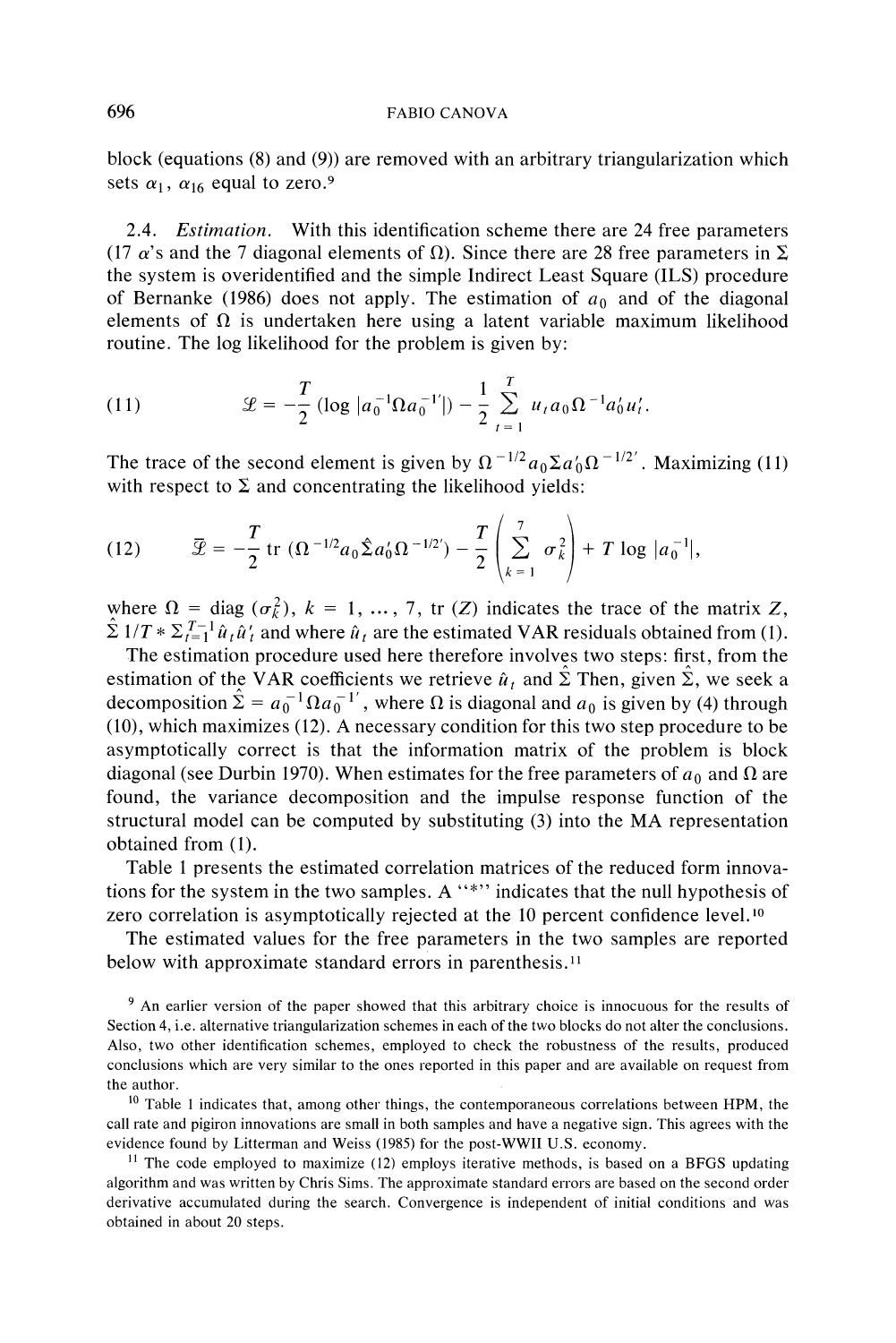| $u_{EXR} = -.0001 \times u_{SP}$                                                              | $-.0004 \times u_{CALL} + \varepsilon_1$  |                                                                 |
|-----------------------------------------------------------------------------------------------|-------------------------------------------|-----------------------------------------------------------------|
| (.003)                                                                                        | (.00005)                                  |                                                                 |
| $u_{UKD}$ = -7.54 $\times u_{EXR}$                                                            |                                           | $-1.56 \times u_{SP}$ $-0.03 \times u_{CALL} + \varepsilon_2$   |
| (17.88)                                                                                       | (.77)                                     | (.01)                                                           |
| $u_{CALL} = -.40 \times u_{EXR}$                                                              |                                           | $+.10 \times u_{SP}$ $-.05 \times u_{HPM} + \varepsilon_3$      |
| (.32)                                                                                         | $(1.19)$ $(.26)$                          |                                                                 |
| $u_{HPM} = -.06 \times u_{WPI}$                                                               |                                           | $0.0002 \times u_{CALL}$ $+ .01 \times u_{PP} + \varepsilon_4$  |
| (.038)                                                                                        | $(.0002)$ $(.009)$                        |                                                                 |
| $u_{WPI} = -.07 \times u_{SP}$                                                                |                                           | $-0.0004 \times u_{CALL} + 0.003 \times u_{PP} + \varepsilon_5$ |
| (0.01)                                                                                        | (.0005)                                   | (.014)                                                          |
| $u_{PP} = 0.05 \times u_{SP}$ + $0.003 \times u_{CALL}$ + $\epsilon_6$                        |                                           |                                                                 |
| (.07)                                                                                         | (.001)                                    |                                                                 |
| $u_{SP} = 0.009 \times u_{CALL}$                                                              | $+\varepsilon_7$                          |                                                                 |
| (.0008)                                                                                       |                                           |                                                                 |
|                                                                                               |                                           |                                                                 |
|                                                                                               | Sample 1924, 1–1937, 1                    |                                                                 |
| $u_{EXR} = -.10 \times u_{SP}$                                                                | $-.001 \times u_{CALL}$ + $\varepsilon_1$ |                                                                 |
| (.03)                                                                                         | (.002)                                    |                                                                 |
| $u_{UKD} = -.11 \times u_{EXR}$ +1.33 $\times u_{SP}$ -.006 $\times u_{CALL} + \varepsilon_2$ |                                           |                                                                 |
| (1.009)                                                                                       | (.371)                                    | (.04)                                                           |
|                                                                                               |                                           |                                                                 |

**Sample 1891,7-1913,12** 

| $u_{EXR} = -.10 \times u_{SP}$                  | $-.001 \times u_{CALL}$ | $+\varepsilon_1$                        |
|-------------------------------------------------|-------------------------|-----------------------------------------|
| (.03)                                           | (.002)                  |                                         |
| $u_{UKD}$ = -.11 $\times u_{EXR}$               | $+1.33 \times u_{SP}$   | $-.006 \times u_{CALL} + \varepsilon_2$ |
| (1.009)                                         | (.371)                  | (.04)                                   |
| $u_{CALL}$ =17.7 $\times u_{EXR}$               | $+6.83 \times u_{SP}$   | $+30.64 \times u_{HPM} + \varepsilon_3$ |
| (5.18)                                          | (2.75)                  | (5.07)                                  |
| $u_{HPM} = -.04 \times u_{WPI}$                 | $-.01 \times u_{CALL}$  | $-.009 \times \mu_{PP} + \varepsilon_4$ |
| (.23)                                           | (.006)                  | (.008)                                  |
| $u_{WPI} = -.03 \times u_{SP}$                  | $-.002 \times u_{CALL}$ | $-.008 \times u_{PP} + \varepsilon_5$   |
| (.001)                                          | (.001)                  | (.003)                                  |
| $u_{PP} = -.70 \times u_{SP}$                   | $-.05 \times u_{CALL}$  | $+\varepsilon_6$                        |
| (.34)                                           | (.04)                   |                                         |
| $u_{SP} = -.08 \times u_{CALL} + \varepsilon_7$ |                         |                                         |
| (.04)                                           |                         |                                         |
|                                                 |                         |                                         |

The Estimated Diagonal Elements of  $\Omega$ 

| Sample 1891, 7–1913, 12   | Sample 1924, 1-1937, 1     |  |
|---------------------------|----------------------------|--|
| $\sigma_1^2 = 2.20E - 06$ | $\sigma_1^2 = 1.84E - 04$  |  |
| $\sigma_2^2 = 0.208$      | $\sigma_2^2 = 3.64E - 02$  |  |
| $\sigma_3^2 = 2.437$      | $\sigma_3^2 = 0.307$       |  |
| $\sigma_4^2 = 4.725$      | $\sigma_4^2 = 2.18E - 04$  |  |
| $\sigma_5^2 = 1.40E - 04$ | $\sigma_5^2 = 3.61E - 0.5$ |  |
| $\sigma_6^2 = 2.19E - 03$ | $\sigma_6^2 = 3.12E - 02$  |  |
| $\sigma_7^2 = 7.18E - 04$ | $\sigma_7^2 = 3.20E - 03$  |  |

**The 90 percent posterior probability bands for the variance decomposition of the structural system at the 60-month horizon and for the structural impulse responses appear in Table 2 and Figures 1 and 2 respectively.12 The bands are computed by approximating the posterior distribution of these statistics using Monte Carlo methods. The procedure employed simplifies the one of Kloek and Van Dijk (1978) by directly drawing 100 samples from the posterior distribution of the VAR coefficients and the covariance matrix. For each sample the impulse response and** 

**<sup>12</sup>The impulse responses are scaled to be percentage of the largest absolute value of the response of each variable, i.e., the graphs are comparable by rows, not by columns.**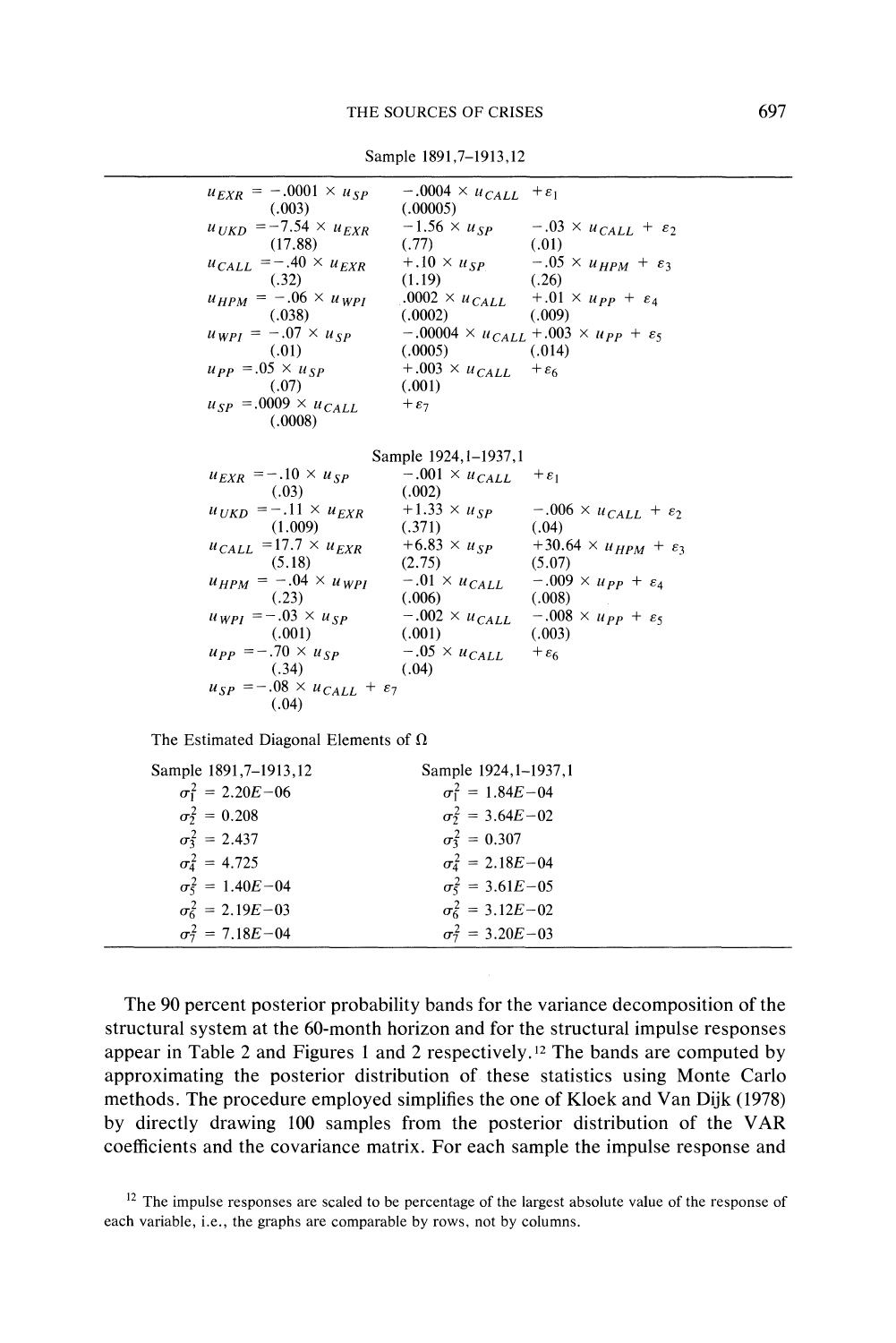| Sample 1891, 7-1913, 12                                              |           |                  |                            |                                      |                                             |                                                          |                                                                   |
|----------------------------------------------------------------------|-----------|------------------|----------------------------|--------------------------------------|---------------------------------------------|----------------------------------------------------------|-------------------------------------------------------------------|
|                                                                      | exrate    | ukday            | wpi                        | stoprice                             | callmony                                    | money                                                    | pigiron                                                           |
| exrateuk<br>ukday<br>wpi<br>stoprice<br>callmony<br>money<br>pigiron | $.26E-05$ | $-.01$<br>$.21*$ | .10<br>.07<br>$.14E-03$    | $-.02$<br>.08<br>$.16*$<br>$.71E-03$ | $-.39*$<br>.10<br>$-.001$<br>$-.05$<br>2.42 | $-.007$<br>.08<br>$.11*$<br>$.15*$<br>$-.03$<br>.48E-04  | $.16*$<br>$-.03$<br>$-.01$<br>$-.02$<br>$-.10$<br>$-.12*$<br>.002 |
|                                                                      |           |                  |                            | Sample 1924, 1-1937, 1               |                                             |                                                          |                                                                   |
|                                                                      | exrate    | ukday            | wpi                        | stoprice                             | callmony                                    | money                                                    | pigiron                                                           |
| exrateuk<br>ukday<br>wpi<br>stoprice<br>callmony<br>money<br>pigiron | 18E-03    | $-.05$<br>.04    | .11<br>$-.09$<br>$.42E-04$ | $.19*$<br>$-.30*$<br>$.26*$<br>.0022 | $-.20*$<br>.004<br>$.15*$<br>.01<br>. 14    | $-.29*$<br>.29<br>$-.05$<br>$-.36*$<br>.008<br>$.16E-03$ | .02<br>$-.10$<br>$.27*$<br>$.14*$<br>.05<br>.03<br>.03            |

**TABLE 1 CORRELATION MATRIX OF INNOVATIONS** 

**Note: The variances are on the main diagonal. A "\*" indicates correlations which are significantly different from zero.** 

**the variance decomposition are computed. At the end of the exercise the statistics are ordered and the 90 percent band extracted.** 

**Table 3 shows the 90 percent posterior probability band for the variance decomposition in seasonal bands. This measure decomposes the average (over frequencies) forecast error variance of each variable in each seasonal band into a sum of components associated with a set of orthogonal innovations. The measure is therefore useful to assess the impact of certain shocks at seasonal frequencies. Its derivation is as follows. Let the MA representation for the structural system be:** 

(13) 
$$
y_t = B(l) \left( \sum_{s=1}^{12} b_s D_s + a_0^{-1} \varepsilon_t \right),
$$

where  $B(l) = A(l)^{-1}$ . Let  $x_t = y_t - B(l)\sum_{s=1}^{12} b_s D_s$ . Since by construction **cov**  $(\varepsilon_{t,i}, \varepsilon_{t,k}) = 0$  **V** *i*, *k*, the variance of  $x_{t,i}$  is the sum of orthogonal components associated with  $\varepsilon_{t,k}$ ,  $k = 1, \ldots, 7$ . Therefore, for all  $\omega \in [-\pi, \pi]$ 

(14) 
$$
F_{x_i}(\omega) = \sum_{k=1}^7 |B_{i,k}(\omega)|^2 \times \frac{\sigma_k^2}{2\pi} \qquad i = 1, \dots, 7,
$$

where  $F_{x_i}$  is the spectral density of  $x_{t,i}$  and  $B(\omega)$  is the Fourier transform of  $B(l)a_0^{-1}$ . Let  $m_{i,k}(\omega_0)$  be the percentage of the variance of  $x_i$  at frequency  $\omega_0$ explained by innovations in  $x_k$ , i.e.: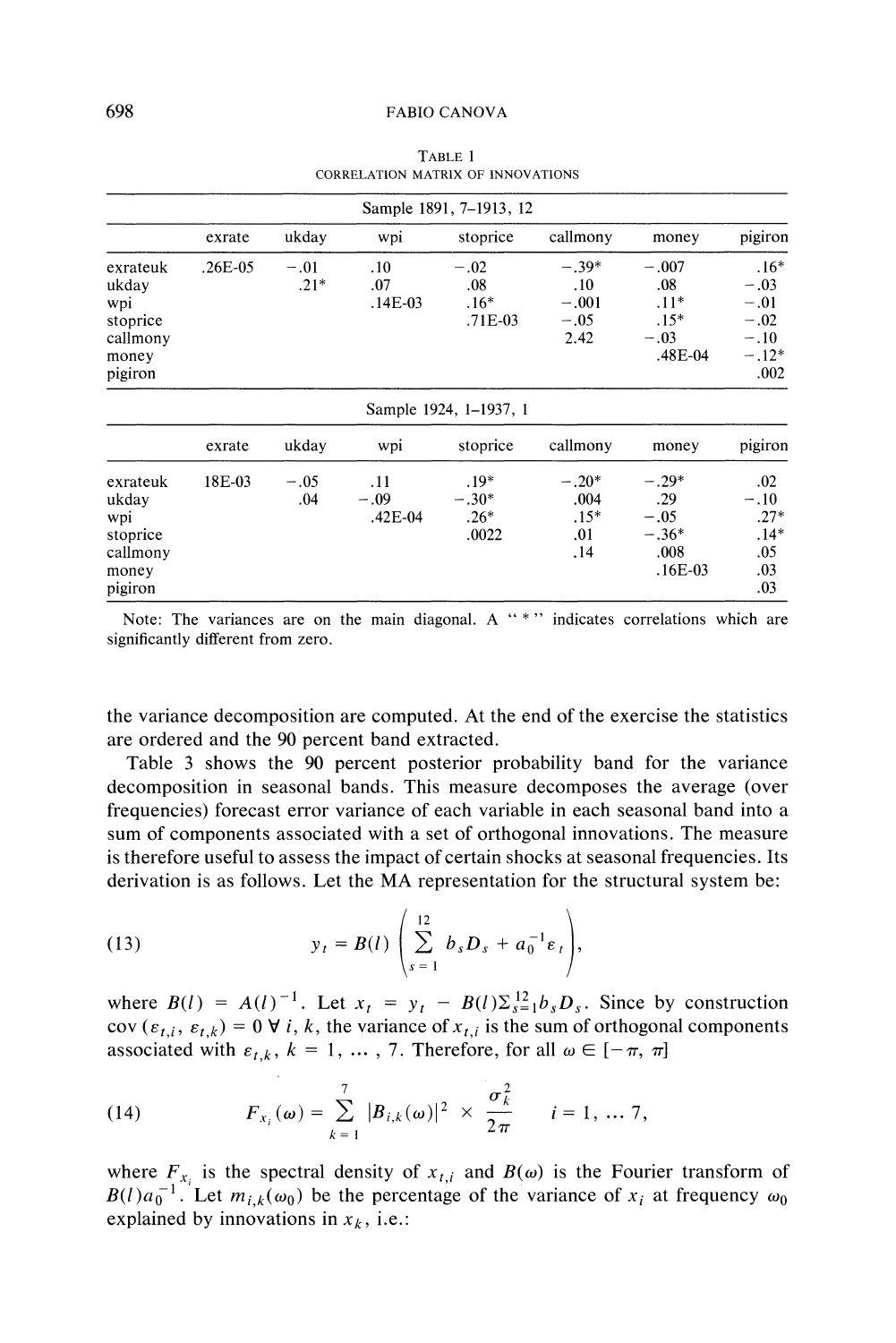|                        |             |             | Sample 1891, 7-1913, 12 |             |             |             |             |
|------------------------|-------------|-------------|-------------------------|-------------|-------------|-------------|-------------|
| Variance of            | EX R        | UK D        | WPI                     | <b>SP</b>   | Call        | <b>HPM</b>  | PP          |
| Explained by           |             |             |                         |             |             |             |             |
| Foreign Shock 1        | [57–98]     | [54–96]     | $[48 - 91]$             | $[67-99]$   | $[60 - 99]$ | $[62 - 99]$ | $[58-97]$   |
| Foreign Shock 2        | $[0 - 2]$   | $[0 - 3]$   | $[0-1]$                 | $[0 - 1]$   | $[0 - 1]$   | $[0-1]$     | $[0-1]$     |
| Price                  | $[0-4]$     | $[0 - 3]$   | $[4 - 26]$              | $[0 - 1]$   | $[0 - 2]$   | $[0-1]$     | $[0 - 2]$   |
| <b>Stock Price</b>     | $[0 - 1]$   | $[0 - 3]$   | $[0-2]$                 | $[0 - 4]$   | $[0 - 4]$   | $[0 - 2]$   | $[0 - 2]$   |
| Monetary Policy        | $[0 - 1]$   | $[0 - 1]$   | $[0 - 2]$               | $[0 - 1]$   | $[0 - 2]$   | $[0 - 1]$   | $[0 - 1]$   |
| <b>HPM</b> Demand      | $[0 - 16]$  | $[1 - 5]$   | $[1-8]$                 | $[3 - 18]$  | $[1 - 16]$  | $[1 - 10]$  | $[2 - 9]$   |
| Production             | $[0 - 0]$   | $[0-1]$     | $[0 - 1]$               | $[0 - 0]$   | $[0 - 1]$   | $[0-1]$     | $[0 - 2]$   |
|                        |             |             | Sample 1924, 1–1937, 12 |             |             |             |             |
| Variance of            | EX R        | UK D        | WPI                     | SP          | Call        | <b>HPM</b>  | PP          |
| Explained by           |             |             |                         |             |             |             |             |
| Foreign Shock 1        | $[13 - 38]$ | $[7 - 20]$  | $[3-21]$                | T7–281      | T3–191      | $[5 - 17]$  | $[2-11]$    |
| Foreign Shock 2        | $[0 - 2]$   | $[0-2]$     | $[0 - 3]$               | $[0 - 2]$   | $[0-1]$     | $[0-1]$     | $[0 - 1]$   |
| Price                  | $[14 - 45]$ | $[47 - 63]$ | $[58 - 73]$             | $[14 - 31]$ | $[54 - 73]$ | $[25 - 41]$ | $[28 - 44]$ |
| <b>Stock Price</b>     | $[0 - 8]$   | $[0 - 4]$   | $[1-5]$                 | $[9 - 22]$  | $[1-4]$     | $[2 - 7]$   | $[3 - 10]$  |
| <b>Monetary Policy</b> | $[0-1]$     | $[0 - 1]$   | $[0 - 1]$               | $[0 - 2]$   | $[0 - 1]$   | $[0 - 1]$   | $[0-1]$     |
| <b>HPM</b> Demand      | $[22 - 54]$ | $[18 - 39]$ | $[24 - 42]$             | $[31 - 57]$ | $[8 - 22]$  | $[40 - 68]$ | $[33 - 59]$ |
| Production             | $[0 - 1]$   | $[0 - 1]$   | $[0 - 0]$               | $[0 - 1]$   | $[0 - 1]$   | $[0-1]$     | $[1-3]$     |

**TABLE 2 VARIANCE DECOMPOSITION AT 60 STEPS: 90 PERCENT CONFIDENCE BAND** 

(15) 
$$
m_{i,k}(\omega_0) = \frac{|B_{i,k}(\omega_0)|^2}{F_{y_i}(\omega_0)} \times \frac{\sigma_k^2}{2\pi}.
$$

**Define:** 

(16) 
$$
M_{i,k} = (||\Gamma||)^{-1} \int_{\Gamma} m_{i,k}(\omega) d\omega,
$$

where  $\Gamma = [\omega_0 - \delta, \omega_0 + \delta], \|\Gamma\|$  is the length of  $\Gamma$ .  $M_{i,k}$  is the average percentage of the variance of  $y_i$  in the band  $\Gamma$  explained by  $y_k$ . Table 3 reports the 90 percent **posterior band for**  $M_{i,k}$ **. There**  $\omega_0 = h \pi/6$ **,**  $h = 1, \dots, 6$ **,**  $\delta$  **includes three spectral** ordinates and  $\|\Gamma\| = 7$ .

#### **3. THE RESULTS**

**3.1. The Standard Hypothesis. Some of the existing literature (see e.g. Miron 1986, Miron, Mankiw and Weil 1987, Barsky, Miron, Mankiw and Weil 1988, and Barro 1989) has suggested that:** 

**(a) the supply of HPM was inelastic before 1914, that U.S. interest rates moved in response to (seasonal) fluctuations in currency demand and that**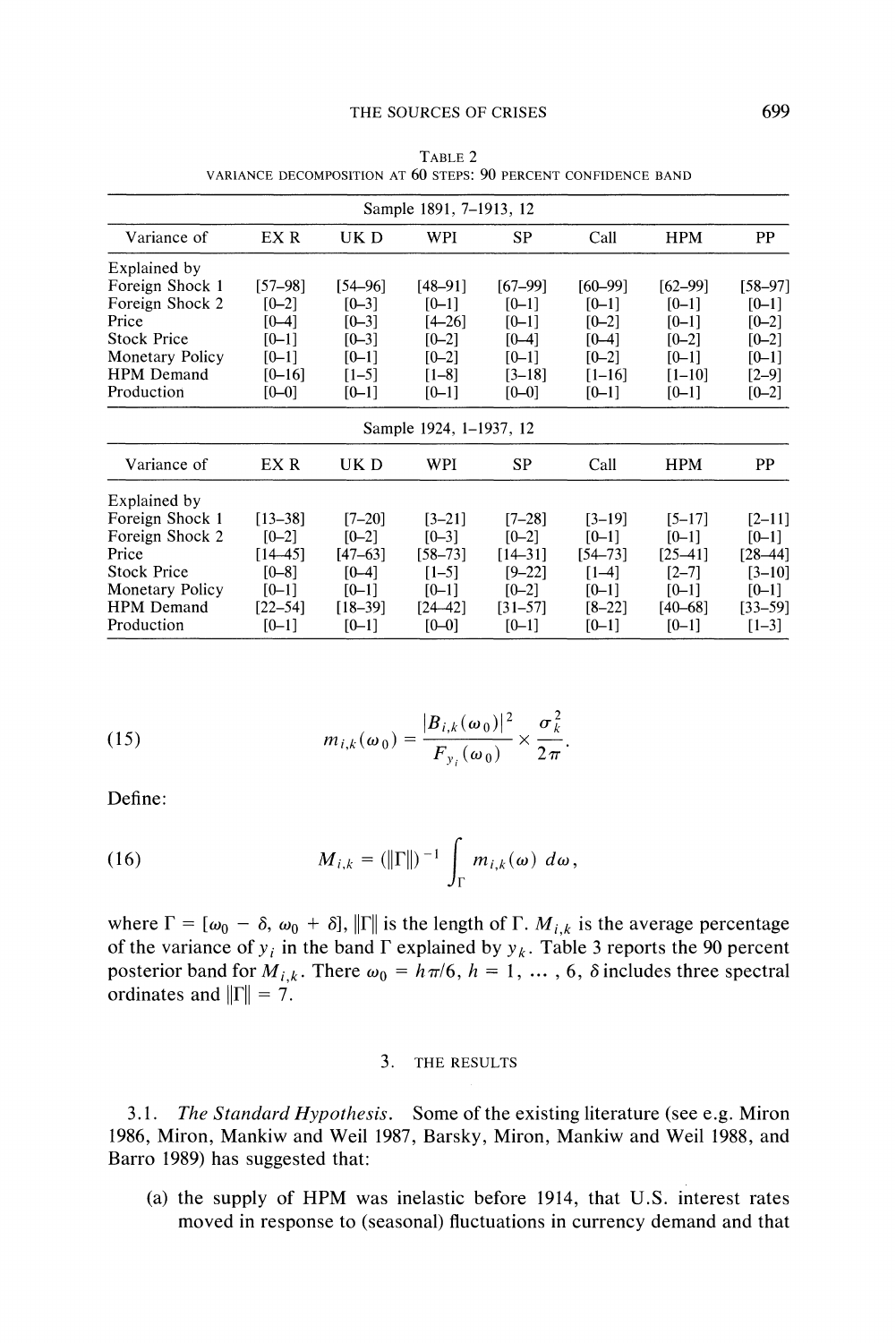

**IMPULSE RESPONSES, SAMPLE 1891,7-1913,12. ON THE TOP (FROM LEFT TO RIGHT) FOREIGN SHOCK 1, FOREIGN SHOCK 2, PRICE SHOCK, STOCK PRICES SHOCKS, MONETARY POLICY SHOCK, HPM DEMAND SHOCK, PRODUCTION SHOCK. ON THE LEFT (FROM TOP TO BOTTOM) EXCHANGE RATE RESPONSES, U.K. INTEREST RATE RESPONSES, WPI RESPONSES, STOCK PRICES RESPONSES, U.S. INTEREST RATE RESPONSES, HPM RESPONSES, PIG IRON RESPONSES.** 

**crises were induced by (seasonal) currency demand shocks occurring in conjunction with an inelastic supply of HPM;13** 

- **(b) the Fed introduced some form of elasticity in the supply of HPM after 1914; and therefore**
- **(c) produced changes in the process for interest rates and prices; and**
- **(d) reduced the occurrence of financial crises by eliminating the precondition (the inelastic behavior in the supply of HPM) that made crises more likely to occur. <sup>14</sup>**

**These claims can be translated in the context of the structural model (2) as follows. Innovations in currency demand should be followed by an insignificant** 

**<sup>13</sup>We identifty crises with "a rapid rise in the rate of discount, a sudden flood of bankruptcy and a fall in consol [as well as stock prices] followed by a rise" (Jevons 1884, p. 8).** 

**<sup>14</sup>In particular, this literature suggests that after 1914 the supply of HPM became seasonal, that interest rate seasonality disappeared and that this was sufficient to make crises less likely to occur.**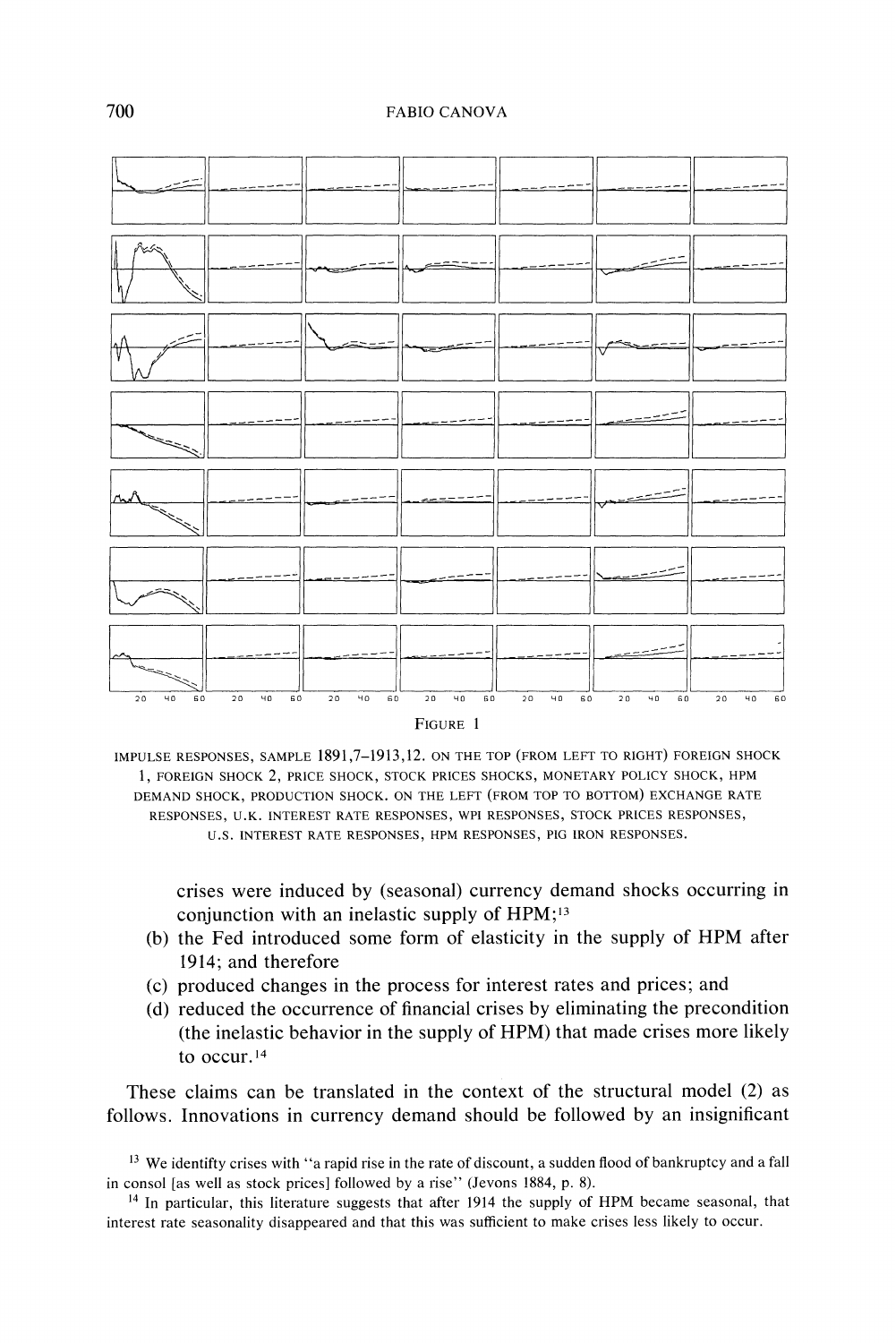

| FIGURE 2 |  |
|----------|--|
|----------|--|

IMPULSE RESPONSES, SAMPLE 1924, 1-1937, 1. ON THE TOP (FROM LEFT TO RIGHT) FOREIGN SHOCK 1, FOREIGN SHOCK 2, PRICE SHOCK, STOCK PRICES SHOCKS, MONETARY POLICY SHOCK, HPM **DEMAND SHOCK, PRODUCTION SHOCK. ON THE LEFT (FROM TOP TO BOTTOM) EXCHANGE RATE**  RESPONSES, U.K. INTEREST RATE RESPONSES, WPI RESPONSES, STOCK PRICES RESPONSES, **U.S. INTEREST RATE RESPONSES, HPM RESPONSES, PIG IRON RESPONSES.** 

**response of HPM supply in the first sample. However, when the Fed allowed the supply of HPM to become elastic we should expect to see large and persistent HPM responses following currency demand innovations. In this scenario, call rate and stock price responses should show short-run and irregular fluctuations in the first sample following currency demand innovations. In the second sample their response to these innovations should be marginal and insignificant.15 This pattern should be evident, in particular, at seasonal frequencies. Innovations in HPM demand should have little (large) explanatory power for the decomposition HPM supply before (after) 1914. The opposite should occur for interest rate and stock price decompositions.** 

**<sup>15</sup>If the adjustment took place within a month, we should expect the coefficient of the HPM innovations in the HPM supply equation (6) to be large in the first sample and insignificant and positive after the Fed was created. This is because the equation is normalized on the call rate and the coefficients on the call rate in the HPM supply equation should be small in the first sample and positive and significant in the second.**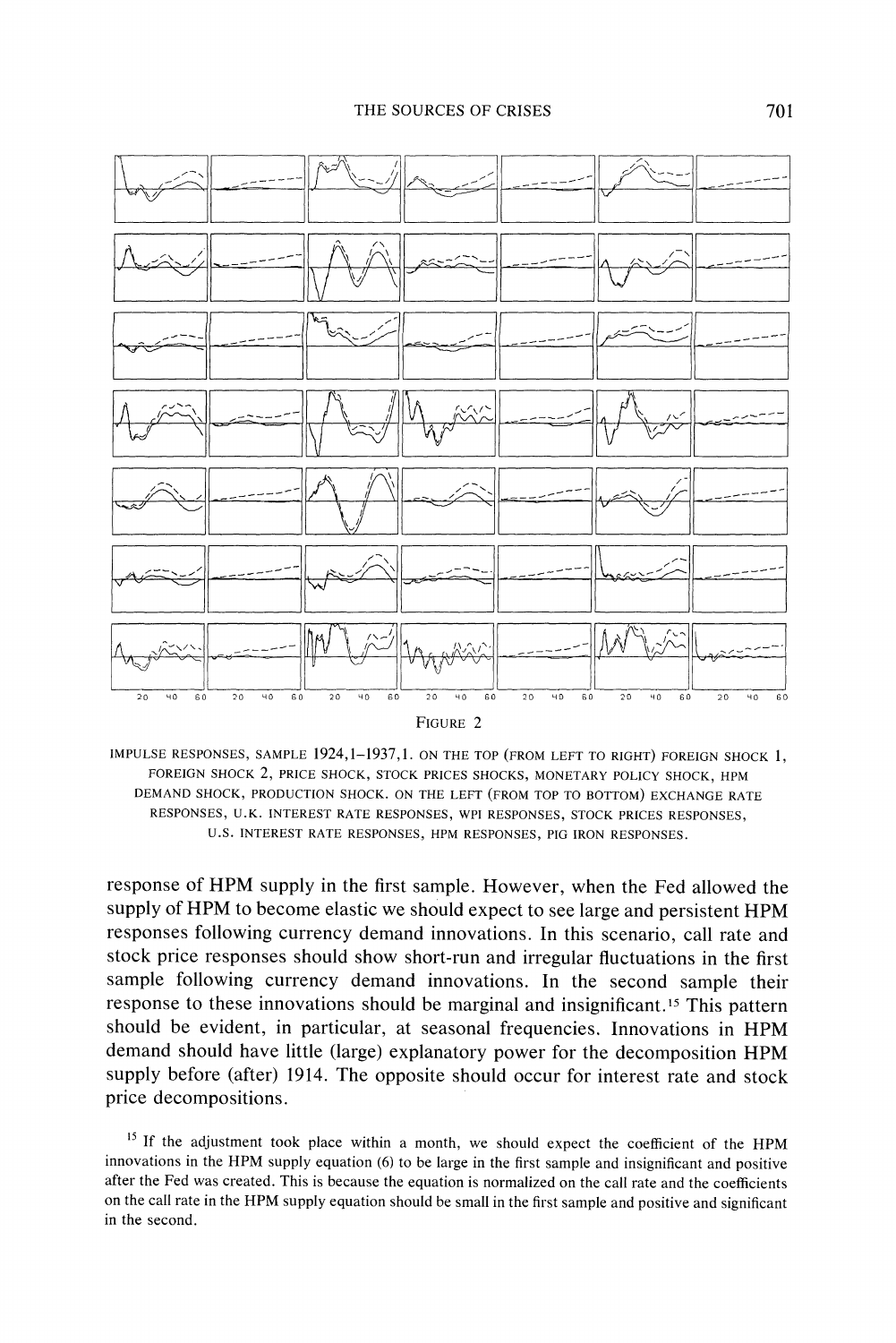| Sample 1891, 7-1913, 12                                                                                                                                 |                                                                                            |                                                                                               |                                                                                           |                                                                                                 |                                                                                               |  |
|---------------------------------------------------------------------------------------------------------------------------------------------------------|--------------------------------------------------------------------------------------------|-----------------------------------------------------------------------------------------------|-------------------------------------------------------------------------------------------|-------------------------------------------------------------------------------------------------|-----------------------------------------------------------------------------------------------|--|
| <b>Band Around</b>                                                                                                                                      | $\pi/6$                                                                                    | $\pi/3$                                                                                       | $\pi/2$                                                                                   | $2/3\pi$                                                                                        | $5/6\pi$                                                                                      |  |
| Decomposition of EXR<br>Foreign Shock 1<br>Foreign Shock 2<br>Price<br><b>Stock Price</b><br><b>Monetary Policy</b><br>HPM Demand<br>Production         | $[92 - 99]$<br>$[0 - 0]$<br>$[.1-1]$<br>$[0 - 0]$<br>$[0 - 0]$<br>$[-1-.5]$<br>$[0 - 0]$   | $[92 - 99]$<br>$[0 - 0]$<br>$[.1-.9]$<br>$[0 - 0]$<br>$[0 - 0]$<br>$[-1-.4]$<br>$[0 - 0]$     | $[97 - 99]$<br>$[0 - 0]$<br>$[-2-.9]$<br>$[0 - 0]$<br>$[0 - 0]$<br>$[-1-.4]$<br>$[0 - 0]$ | $[97 - 99]$<br>$[0 - 0]$<br>$[.1-1]$<br>$[0 - 0]$<br>$[0 - 0]$<br>$[.08-.3]$<br>$[0 - 0]$       | $[98 - 99]$<br>$[0 - 0]$<br>$[-1-.8]$<br>$[0 - 0]$<br>$[0 - 0]$<br>$[-1-.5]$<br>$[0 - 0]$     |  |
| Decomposition of UKD<br>Foreign Shock 1<br>Foreign Shock 2<br>Price<br><b>Stock Price</b><br><b>Monetary Policy</b><br><b>HPM</b> Demand<br>Production  | $[94 - 96]$<br>$[0 - 0]$<br>$-.5-1]$<br>$[-3 - .8]$<br>$[0 - 0]$<br>$[1-4]$<br>$[0 - 0]$   | $[91 - 94]$<br>$[0 - 0]$<br>$1.8 - 11$<br>$[-3 - .8]$<br>$[0 - 0]$<br>$[3 - 7]$<br>$[0 - 0]$  | $[97 - 99]$<br>$[0 - 0]$<br>$[.1-.3]$<br>$[-1-.2]$<br>$[0 - 0]$<br>$[-6-2]$<br>$[0 - 0]$  | $[98 - 99]$<br>$[0 - 0]$<br>$[0-0]$<br>$[-1-.1]$<br>$[0 - 0]$<br>$[-9-2]$<br>$[0 - 0]$          | $[94 - 97]$<br>$[0 - 0]$<br>$[.1-.2]$<br>$[-3 - .5]$<br>$[0 - 0]$<br>$[-8-3]$<br>$[0 - 0]$    |  |
| Decomposition of WPI<br>Foreign Shock 1<br>Foreign Shock 2<br>Price<br><b>Stock Price</b><br><b>Monetary Policy</b><br><b>HPM</b> Demand<br>Production  | $[50 - 68]$<br>$[0 - 0]$<br>$[12 - 30]$<br>$[.4 - 6]$<br>$[0 - 0]$<br>$[3-8]$<br>$[-1-.3]$ | $[41 - 62]$<br>$[0 - 0]$<br>$[31 - 50]$<br>$[-3 - .5]$<br>$[0 - 0]$<br>$[4 - 7]$<br>$[-1-.3]$ | $[12 - 30]$<br>$[0 - 0]$<br>$[63 - 81]$<br>$[0 - 0]$<br>$[0-0]$<br>$[0 - 1]$<br>$[0 - 0]$ | $[21 - 40]$<br>$[0 - 0]$<br>$[53 - 78]$<br>$[-3 - .5]$<br>$[0 - 0]$<br>$[-3 - .8]$<br>$[0 - 0]$ | $[36 - 51]$<br>$[0 - 0]$<br>$[49 - 62]$<br>$[-3 - .4]$<br>$[0 - 0]$<br>$[.1-.3]$<br>$[0 - 0]$ |  |
| Decomposition of SP<br>Foreign Shock 1<br>Foreign Shock 2<br>Price<br><b>Stock Price</b><br><b>Monetary Price</b><br><b>HPM</b> Demand<br>Production    | $[90 - 96]$<br>$[0 - 0]$<br>$[0 - 0]$<br>$[1-2]$<br>$[0 - 0]$<br>$[3-5]$<br>$[0 - 0]$      | $[91 - 96]$<br>$[0 - 0]$<br>$[0 - 0]$<br>$[1-2]$<br>$[0 - 0]$<br>$[4 - 6]$<br>$[0 - 0]$       | $[91 - 95]$<br>$[0 - 0]$<br>$[0 - 0]$<br>$[1-2]$<br>$[0 - 0]$<br>$[4 - 6]$<br>$[0 - 0]$   | $[90 - 95]$<br>$[0 - 0]$<br>$[0 - 0]$<br>$[1-2]$<br>$[0 - 0]$<br>$[5-6]$<br>$[0 - 0]$           | $[90 - 95]$<br>$[0 - 0]$<br>$[0 - 0]$<br>$[1-2]$<br>$[0 - 0]$<br>$[4 - 5]$<br>$[0 - 0]$       |  |
| Decomposition of Call<br>Foreign Shock 1<br>Foreign Shock 2<br>Price<br><b>Stock Price</b><br><b>Monetary Policy</b><br><b>HPM</b> Demand<br>Production | $[86 - 94]$<br>$[0 - 0]$<br>$-.7-1]$<br>$[1-2]$<br>$[0 - 0]$<br>$[5 - 9]$<br>$[0 - 0]$     | $[85 - 95]$<br>$[0 - 0]$<br>$[-7-1]$<br>$[1-2]$<br>$[0 - 0]$<br>$[5 - 9]$<br>$[0 - 0]$        | $[87 - 95]$<br>$[0 - 0]$<br>$[-5-.7]$<br>$[1-2]$<br>$[0 - 0]$<br>$[3-6]$<br>$[0 - 0]$     | $[87 - 94]$<br>$[0 - 0]$<br>$[0 - 0]$<br>$[1-2]$<br>$[0 - 0]$<br>$[4 - 6]$<br>$[0 - 0]$         | $[87 - 95]$<br>$[0 - 0]$<br>$[.1-.2]$<br>$[1-2]$<br>$[0 - 0]$<br>$[5-6]$<br>$[0 - 0]$         |  |
| Decomposition of HPM<br>Foreign Shock 1<br>Foreign Shock 2<br>Price<br><b>Stock Price</b><br><b>Monetary Policy</b><br><b>HPM</b> Demand<br>Production  | $[84 - 89]$<br>$[0 - 0]$<br>$[.1 - .1]$<br>$[1-2]$<br>$[0 - 0]$<br>$[6 - 14]$<br>$[0 - 0]$ | $[86 - 91]$<br>$[0 - 0]$<br>$[0 - 0]$<br>$[1-2]$<br>$[0 - 0]$<br>$[5 - 12]$<br>$[0 - 0]$      | $[86 - 91]$<br>$[0 - 0]$<br>$[0 - 0]$<br>$[1-2]$<br>$[0 - 0]$<br>$[5 - 11]$<br>$[0 - 0]$  | $[84 - 89]$<br>$[0 - 0]$<br>$[0 - 0]$<br>$[1-2]$<br>$[0 - 0]$<br>$[7 - 14]$<br>$[0 - 0]$        | $[81 - 90]$<br>$[0 - 0]$<br>$[0 - 0]$<br>$[1-2]$<br>$[0 - 0]$<br>$[7-16]$<br>$[0 - 0]$        |  |

**TABLE 3 VARIANCE DECOMPOSITION IN SEASONAL BANDS: 90 PERCENT CONFIDENCE BAND**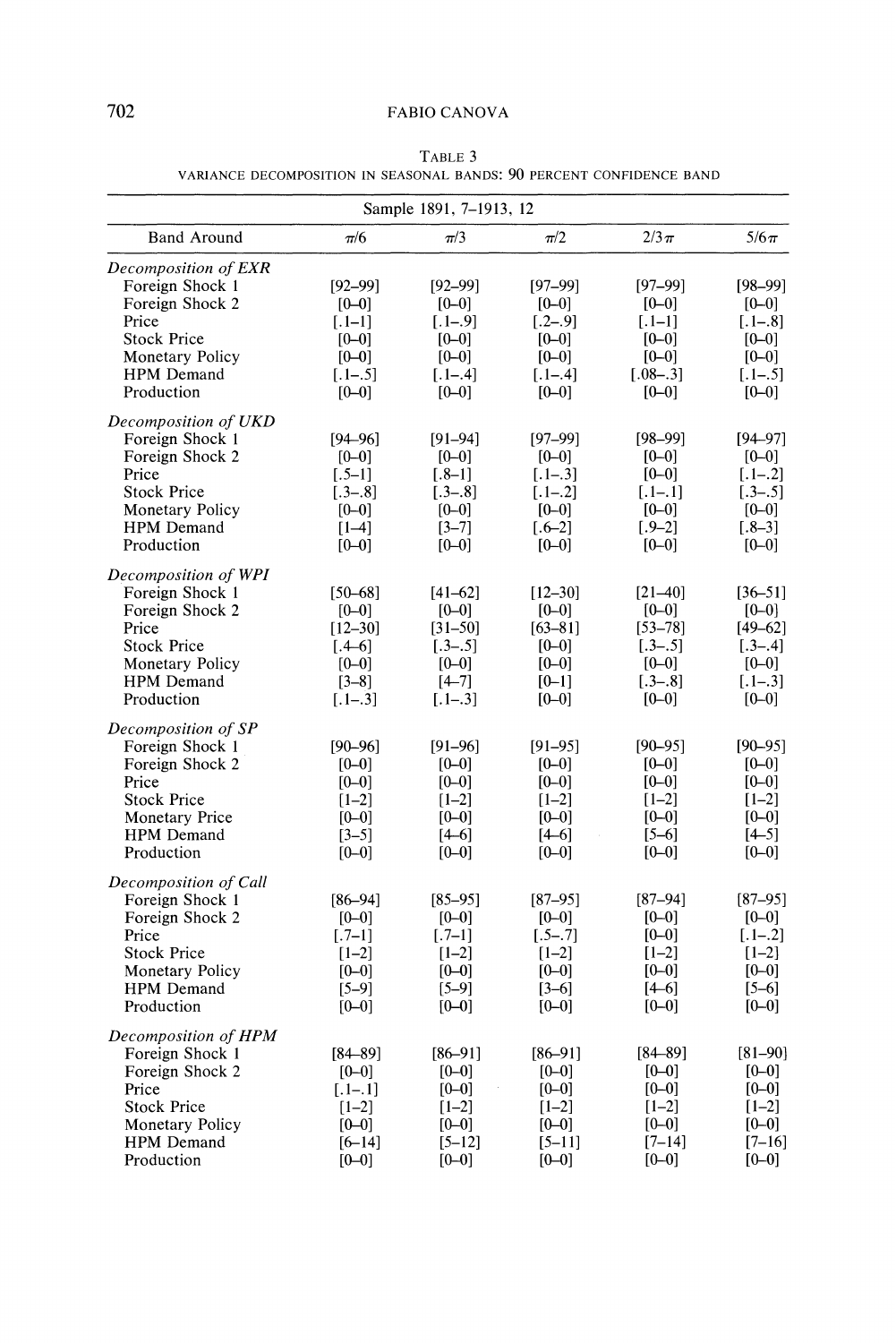|                                                                                                                                                      |                                                                                              | (continued)                                                                                    |                                                                                            |                                                                                            |                                                                                               |  |  |
|------------------------------------------------------------------------------------------------------------------------------------------------------|----------------------------------------------------------------------------------------------|------------------------------------------------------------------------------------------------|--------------------------------------------------------------------------------------------|--------------------------------------------------------------------------------------------|-----------------------------------------------------------------------------------------------|--|--|
| Sample 1891, 7–1913, 12                                                                                                                              |                                                                                              |                                                                                                |                                                                                            |                                                                                            |                                                                                               |  |  |
| <b>Band Around</b>                                                                                                                                   | $\pi/6$                                                                                      | $\pi/3$                                                                                        | $\pi/2$                                                                                    | $2/3\pi$                                                                                   | $5/6\pi$                                                                                      |  |  |
| Decomposition of PP<br>Foreign Shock 1<br>Foreign Shock 2<br>Price<br><b>Stock Price</b><br><b>Monetary Price</b><br><b>HPM</b> Demand<br>Production | $[89 - 95]$<br>$[0 - 0]$<br>$[0 - 0]$<br>$[1-2]$<br>$[0 - 0]$<br>$[4-9]$<br>$[.1-.2]$        | $[88 - 95]$<br>$[0 - 0]$<br>$[0 - 0]$<br>$[1-2]$<br>$[0 - 0]$<br>$[4-9]$<br>$[.1-.2]$          | $[91 - 98]$<br>$[0 - 0]$<br>$[0 - 0]$<br>$[1-2]$<br>$[0 - 0]$<br>$[2-8]$<br>$[0-.2]$       | $[91 - 98]$<br>$[0-0]$<br>$[0 - 0]$<br>$[1-2]$<br>$[0 - 0]$<br>$[2-9]$<br>$[0 - 0]$        | $[91 - 98]$<br>$[0-0]$<br>$[0 - 0]$<br>$[1-2]$<br>$[0 - 0]$<br>$[2-8]$<br>$[0 - 0]$           |  |  |
|                                                                                                                                                      |                                                                                              | Sample 1924, 1-1937, 1                                                                         |                                                                                            |                                                                                            |                                                                                               |  |  |
| Decomposition of EXR                                                                                                                                 |                                                                                              |                                                                                                |                                                                                            |                                                                                            |                                                                                               |  |  |
| Foreign Shock 1<br>Foreign Shock 2<br>Price<br><b>Stock Price</b><br>Monetary Policy<br>HPM Demand<br>Production                                     | $[69 - 79]$<br>$[0 - 0]$<br>$[11-20]$<br>$[0 - 1]$<br>$[0 - 0]$<br>$[1 - 4]$<br>$[0 - 0]$    | $[61 - 72]$<br>$[0 - 0]$<br>$[21 - 29]$<br>$[0 - 1]$<br>$[0 - 0]$<br>$[1-3]$<br>$[0 - 0]$      | $[55 - 70]$<br>$[0 - 0]$<br>$[28 - 36]$<br>$[0-1]$<br>$[0 - 0]$<br>$[1-2]$<br>$[0 - 0]$    | $[60 - 73]$<br>$[0 - 0]$<br>$[23 - 30]$<br>$[0-.2]$<br>$[0 - 0]$<br>$[0 - 1]$<br>$[0 - 0]$ | $[61 - 72]$<br>$[0 - 0]$<br>$[21 - 28]$<br>$[0-1]$<br>$[0 - 0]$<br>$[1-3]$<br>$[0 - 0]$       |  |  |
| Decomposition of UKD<br>Foreign Shock 1<br>Foreign Shock 2<br>Price<br><b>Stock Price</b><br>Monetary Policy<br>HPM Demand<br>Production             | $[23 - 36]$<br>$[0-.7]$<br>$[30 - 43]$<br>$[0 - 0]$<br>$[0 - 0]$<br>$[18 - 26]$<br>$[0 - 0]$ | $[10 - 21]$<br>$[0 - 2]$<br>$[45 - 56]$<br>$[10 - 20]$<br>$[0 - 0]$<br>$[8 - 17]$<br>$[0 - 0]$ | $[5 - 11]$<br>$[1-3]$<br>$[54 - 68]$<br>$[2-6]$<br>$[0 - 0]$<br>$[15 - 26]$<br>$[0 - 0]$   | $[9 - 17]$<br>$[1-2]$<br>$[51-66]$<br>$[2 - 7]$<br>$[0 - 0]$<br>$[12 - 21]$<br>$[0 - 0]$   | $[10 - 16]$<br>$[1-3]$<br>$[42 - 53]$<br>$[2-6]$<br>$[0 - 0]$<br>$[18 - 29]$<br>$[0 - 0]$     |  |  |
| Decomposition of WPI<br>Foreign Shock 1<br>Foreign Shock 2<br>Price<br><b>Stock Price</b><br><b>Monetary Price</b><br>HPM Demand<br>Production       | $[18 - 25]$<br>$[0 - 0]$<br>$[60 - 71]$<br>$[.1-.5]$<br>$[0 - 0]$<br>$[5 - 12]$<br>$[0 - 0]$ | $[1-3]$<br>$[0 - 0]$<br>$[88 - 93]$<br>$[.1-.5]$<br>$[0 - 0]$<br>$[4 - 8]$<br>$[0 - 0]$        | $[1-2]$<br>$[0 - 0]$<br>$[89 - 95]$<br>$[.1-.2]$<br>$[0 - 0]$<br>$[4 - 9]$<br>$[0 - 0]$    | $[1-2]$<br>$[0 - 0]$<br>$[86 - 92]$<br>$[0-.2]$<br>$[0 - 0]$<br>$[5 - 11]$<br>$[0 - 0]$    | $[1-2]$<br>$[0 - 0]$<br>$[83 - 92]$<br>$[0-.2]$<br>$[0 - 0]$<br>$[7 - 12]$<br>$[0 - 0]$       |  |  |
| Decomposition of SP<br>Foreign Shock 1<br>Foreign Shock 2<br>Price<br><b>Stock Price</b><br>Monetary Policy<br><b>HPM</b> Demand<br>Production       | $[23 - 34]$<br>$[0-.1]$<br>$[40 - 49]$<br>$[7-11]$<br>$[.1-.3]$<br>$[11 - 20]$<br>$[0 - 0]$  | $[5 - 12]$<br>$[0-.1]$<br>$[21 - 31]$<br>$[32 - 43]$<br>$[.1-.2]$<br>$[21 - 30]$<br>$[0 - 0]$  | $[4 - 11]$<br>$[0 - 0]$<br>$[41 - 46]$<br>$[40 - 46]$<br>$[.1-.4]$<br>$[1-3]$<br>$[0 - 0]$ | $[8-13]$<br>$[0 - 0]$<br>$[46 - 55]$<br>$[27 - 34]$<br>$[.1-.3]$<br>$[1-2]$<br>$[0 - 0]$   | $[10 - 15]$<br>$[0 - 0]$<br>$[50 - 59]$<br>$[21 - 30]$<br>$[.1 - .6]$<br>$[1-2]$<br>$[0 - 0]$ |  |  |
| Decomposition of Call<br>Foreign Shock 1<br>Foreign Shock 2<br>Price<br><b>Stock Price</b><br><b>Monetary Policy</b><br>HPM Demand<br>Production     | $[15 - 22]$<br>$[.1-.3]$<br>$[15 - 22]$<br>$[3-6]$<br>$[-1-.3]$<br>[48–56]<br>$[0 - 0]$      | $[10 - 16]$<br>$[.1-.3]$<br>$[7 - 14]$<br>$[2 - 9]$<br>$[.1-.3]$<br>$[61 - 73]$<br>$[0 - 0]$   | $[2-8]$<br>$[.1-.4]$<br>$[21 - 31]$<br>$[3-6]$<br>$[.1-1]$<br>$[58 - 66]$<br>$[0 - 0]$     | $[3 - 10]$<br>$[.1-.2]$<br>$[14 - 23]$<br>$[3-6]$<br>$[1-1]$<br>$[60 - 72]$<br>$[0 - 0]$   | $[7-16]$<br>$[0-.2]$<br>$[4 - 11]$<br>$[4 - 7]$<br>$[1-2]$<br>$[66 - 75]$<br>$[0 - 0]$        |  |  |

**TABLE 3**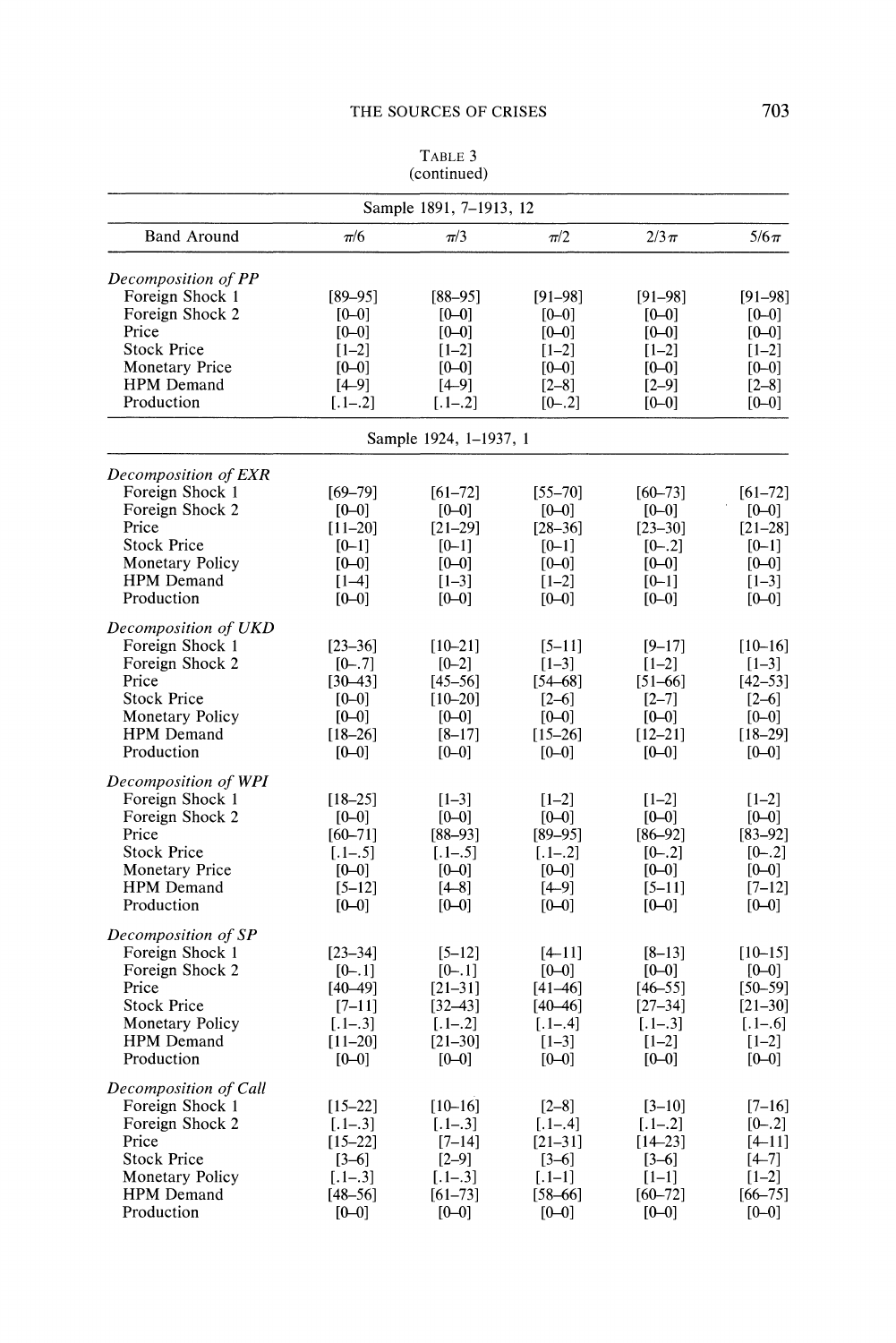| Sample 1924, 1–1937, 1 |             |             |           |             |             |  |
|------------------------|-------------|-------------|-----------|-------------|-------------|--|
| <b>Band Around</b>     | $\pi/6$     | $\pi/3$     | $\pi/2$   | $2/3\pi$    | $5/6\pi$    |  |
| Decomposition of HPM   |             |             |           |             |             |  |
| Foreign Shock 1        | [28–36]     | [3–8]       | $[-4-.5]$ | $[-5-1]$    | $[1-2]$     |  |
| Foreign Shock 2        | $[-1, 2]$   | $[0 - 0]$   | $[0 - 0]$ | $[0 - 0]$   | $[0 - 0]$   |  |
| Price                  | [5–10]      | $[2-5]$     | [5–10]    | $[1-3]$     | $[1 - 5]$   |  |
| <b>Stock Price</b>     | $[1-3]$     | $[1-3]$     | $[-5-1]$  | $5-11$      | $[1-2]$     |  |
| Monetary Policy        | $[0 - 0]$   | $[0 - 0]$   | $[0 - 0]$ | $[0 - 0]$   | $[0 - 0]$   |  |
| <b>HPM</b> Demand      | $[50 - 62]$ | [84–92]     | [86–93]   | 190–971     | $[89 - 95]$ |  |
| Production             | $[0 - 0]$   | $[0 - 0]$   | $[0 - 0]$ | $[0 - 0]$   | $[0 - 0]$   |  |
| Decomposition of PP    |             |             |           |             |             |  |
| Foreign Shock 1        | [26–36]     | $[3-7]$     | $[0 - 1]$ | $[0 - 2]$   | $[3-6]$     |  |
| Foreign Shock 2        | $[1-2]$     | $[0-.1]$    | $[0 - 0]$ | $[0-.4]$    | $[0-.1]$    |  |
| Price                  | $[23 - 29]$ | $[60 - 71]$ | [69–80]   | [30–41]     | $[58 - 65]$ |  |
| <b>Stock Price</b>     | $[4 - 12]$  | [5–9]       | $[1-2]$   | $[0-1]$     | $[0-.2]$    |  |
| Monetary Policy        | $[0-.2]$    | $[0 - 0]$   | [0-0]     | $[0 - 1]$   | $[0-.1]$    |  |
| <b>HPM</b> Demand      | $[13 - 22]$ | [7–17]      | $[7-13]$  | $[15 - 23]$ | $[1-5]$     |  |
| Production             | $[7 - 12]$  | [3–8]       | [8–14]    | [40–47]     | $[22 - 29]$ |  |

**TABLE 3 (continued)** 

**Figure 1 indicates that innovations in the demand for HPM produce a positive response in the U.S. interest rate only after 8 months because of the immediate jump in HPM supply and a persistent upward movement in stock prices. The response of HPM supply to surprise movements in HPM demand is significant, instantaneous and persistent. Since the domestic source component of HPM (composed of National Banknotes, U.S. notes and silver certificates) was somewhat rigid in this period, this behavior is primarily due to gold inflows. The upward trend in the U.K. interest rate is consistent with the idea of a persistent drain of gold from Europe.** 

**The dynamics of the system following a HPM demand innovation are altered in the second sample in the sense that the call rate responds to HPM demand with oscillations of wider period and the magnitude of the long-run responses of HPM supply is reduced. However, the qualitative properties of the propagation mechanism are unchanged. HPM demand innovations still cause a dollar appreciation in the short run (because of gold inflows) and a 12-period oscillatory response in U.S. and U.K. financial variables.** 

**The variance decomposition reinforces these results. HPM demand innovations account for less than 1/5 of the forecast error variance of interest rates and of stock prices in the first sample at long horizons. In the second sample currency demand and price innovations account for most of the variance of these series at long horizons. In this sample a significant portion of the variability of the call rate is explained by price innovations, a result which agrees with Shiller's (1980) findings for the post World War II period. Also, HPM demand innovations account for a significant portion of the forecast error variance of the U.K. interest rate, a result which is again consistent with the existence of substantial gold inflows.** 

**A final piece of evidence from Table 3. In the first sample, HPM demand innovations explain a small fraction of the forecast error variance of the call rate**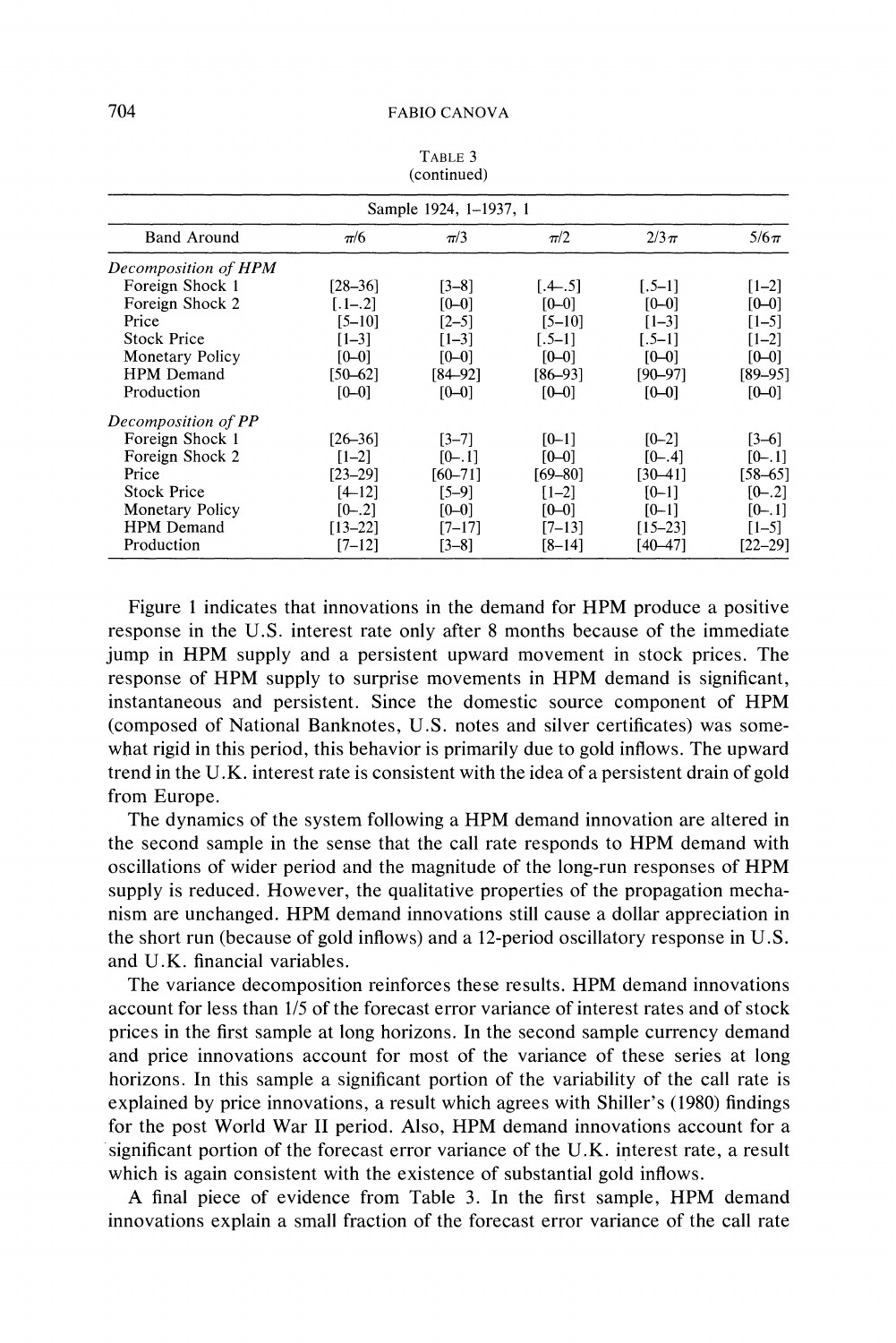**and a slightly larger fraction of HPM supply and stock price forecast errors at seasonal frequencies. In the second sample, the explanatory power of HPM demand innovations increases and about 55 percent of the call rate variance in the band corresponding to 12 month cycles is explained by these innovations.** 

**The results presented so far seem to contradict the standard interpretation of the experience. We have shown that the supply of HPM was not as inelastic before 1914 as has been suggested and did not become much more elastic after 1914. Further, HPM demand innovations generate seasonal (and nonseasonal) responses in financial variables in the U.S. and the U.K. in both samples. Finally, HPM demand innovations seem to have a stronger impact on financial variables in the second sample. In particular, more than half (about 15 percent) of the forecast error variance of the call rate (stock price index) at seasonal frequencies in the second sample is due to HPM demand innovations. In conclusion, it seems unlikely that financial crises in the U.S. were caused primarily by the inelastic response of HPM to currency demand innovations and that the prevention of crises after 1914 occurred through the channels described by the traditional hypothesis.** 

**3.2. An Alternative View. Based on these results we advance the following alternative interpretation of the pre-WWI experience in the U.S.** 

**Integration in international financial markets and gold flows between the U.S. and the continent insured diversification of country-specific risk in normal circumstances. In this scenario seasonal and nonseasonal movements in U.S. interest rates, generated by recurrent HPM demand surges, were transmitted to European markets and, because the stock of gold existing in the world was approximately fixed, interest rates across the world moved together (see Canova 1988 for this point). Therefore, liquidity crunches in the U.S. market were accommodated by a drain of gold from European Countries.16 However, when an exceptionally large and unexpected event occurred in the world arena, informational and physical barriers prevented a proper adjustment of the share of risk that a country bore. In this situation international financial markets stopped providing the liquidity that the U.S. system needed to operate appropriately. Although these shocks were not concentrated in a specific season of the year, they exerted their strongest impact whenever the demand for gold and credit in the U.S. was large. We also expect the effect of this improper operation of international financial markets to be more evident in the U.S. than in other European nations since the U.S. was more dependent on international markets to satisfy its needs for seasonally elastic currency.** 

**Our interpretation therefore suggests the existence of a strict relationship between international shocks, the emergence of tight conditions in U.S. financial markets and crises. The argument made restricts the structural responses of the system as follows. First, innovations in HPM demand should produce short-run inflows of gold, a positive response of U.K. and U.S. rates at longer horizons, but no dramatic adjustments in the system. Second, external HPM supply innovations should be the major source of dynamics in the system. By affecting the availability of HPM in the U.S., they should account for most the forecast error variance of** 

**<sup>16</sup>Officer (1986) shows that gold points violations hardly occurred in pre-1914 period.**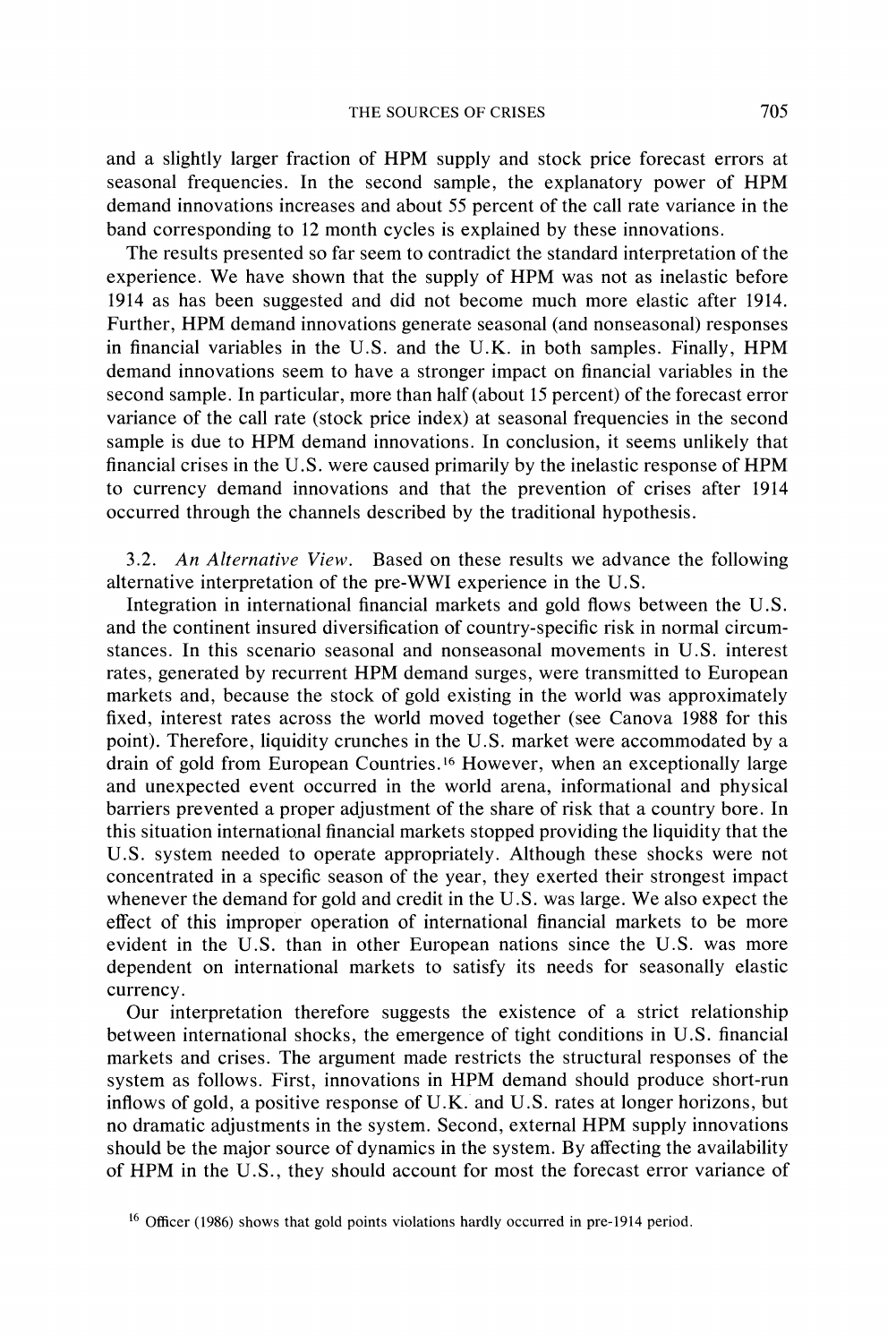**financial variables, cause substantial gold outflows, sharp increases in interest rates and persistent drops in stock prices.** 

**Figure 1 and Tables 2 and 3 indicate that one of the foreign innovations is in fact responsible for most of the dynamics of the system. Since the other foreign innovation creates only small adjustments in the system, I will henceforth term the first shock an external HPM supply innovation.** 

**In the first sample (see Table 2), more than 50 percent of the forecast error variance of interest rates, stock prices and HPM is due to external HPM supply shocks. Similarly, in Table 3, in the band corresponding to cycles of 12 months, approximately 90 percent of the forecast error variance of six out of the seven variables of the system is due to these innovations. From Figure 1 an external HPM supply shock generates an upward jump in the exchange rate (i.e. a dollar depreciation), a persistent downward movement in HPM supply (i.e. a gold outflow) and oscillatory behavior of U.K. and U.S. interest rates, a sharp drop in stock prices in the long run and a similarly persistent downturn in industrial production. Since all these responses are typically associated with the emergence of difficulties in the money market and of stringencies in financial markets, we find some support to the idea that international shocks may have been responsible for crises in the pre-WWI U.S. experience.** 

**An examination of the major historical events preceding the occurrence of crises and panics suggests that external HPM supply shocks were indeed significant in those years. In 1890 a crisis was set off by a shift of British investments to Argentina, which caused a loss of gold in New York, a few months before the crop-moving season (Friedman and Schwartz 1963, p. 104). In 1893 the passage of the Sherman Act generated distrust among foreign agents in the maintenance of the gold standard in the U.S. This distrust was sufficient to reduce regular gold inflows and to create a liquidity crisis (Friedman and Schwartz 1963, p. 108; Sprague 1910, p. 153). In 1899, the Boer war in South Africa resulted in a slowdown in gold production and in an outflow of gold from the U.S. (Friedman and Schwartz 1963, p. 145). In 1907 restrictions to gold outflows imposed by the Bank of England contributed to create the environment where a panic developed (Friedman and Schwartz 1963, p. 158). In 1914 with the commencement of World War I the regular functioning of international capital markets collapsed and left the U.S. with substantial gold outflows (Friedman and Schwartz 1963, p. 145 and p. 172). Only in 1901 did the collapse of the stock market seem to be generated entirely by internal conditions in the U.S. (Friedman and Schwartz 1963, p. 149). Figure 3 shows that in these episodes gold outflows exceeded the lower bound of two standard errors around the mean of the series. The magnitude of these outflows as a percentage of total HPM in the hands of the public was 2.8 percent in 1890, 2.7 percent in 1893, 3.0 percent in 1899, 1.1 percent in 1901, 2.2 percent in 1907 and 4.7 percent in 1914.** 

**This view that financial crises were generated by the addition of exogenous factors to the regular domestic seasonal pattern in HPM demand is consistent with Jevons' (1884, p. 164) view that:** 

**<sup>...</sup> we see that the most striking (seasonal) fluctuations are due to the gathering of the harvest. ... Some perhaps would attribute the sudden changes in the rate of discount, bankruptcies and consols to the occurrence of panics during the months of October and November. It would be more correct to say that there is a periodical tendency to**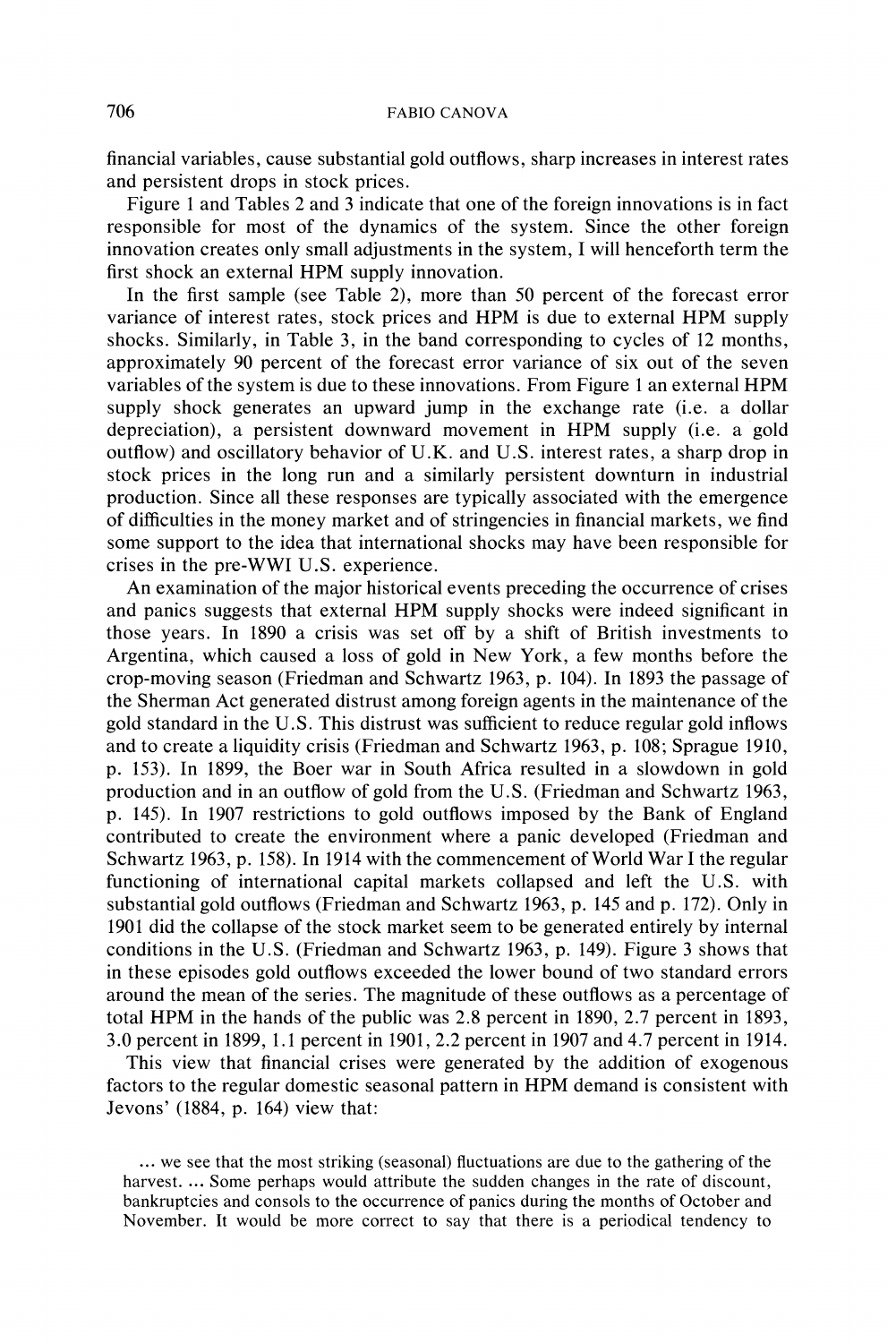

**NET GOLD INFLOWS.** 

**commercial distress and difficulties during these months of which all concerned should be aware. It is when great irregular fluctuations aggravate this distress, as in the years 1836, 1839, 1847 and 1857 that disastrous breaches in commercial credit occur.** 

**3.3. The Effects of the Creation of the Fed. Figure 2 and Tables 2 and 3 indicate that the effect of foreign shocks on U.S. financial markets declined in the second sample and that the qualitative features of the transmission mechanism of these shocks changed. The percentage of the variance of all decompositions at long horizons due to external HPM supply shocks substantially decreases. Note that this decline occurred despite a 100-fold increase in variance of these innovations. Also, after 1914 the response of the call rate to external HPM supply shocks reverses its sign up to 24 months, HPM supply responses are positive even if their magnitude is small (i.e. a gold outflow leaves HPM supply substantially stable because the domestic source component of HPM instantaneously makes up for the differences) and the responses of stock prices are oscillatory with cycles of decreasing amplitude.** 

**These results suggest that the establishment of a Central Bank might have limited the effects of external monetary shocks on the U.S. financial system by providing an elastic supply of currency at times when international markets were unable to meet regular liquidity demands. As a lender of last resort, the Fed insulated the**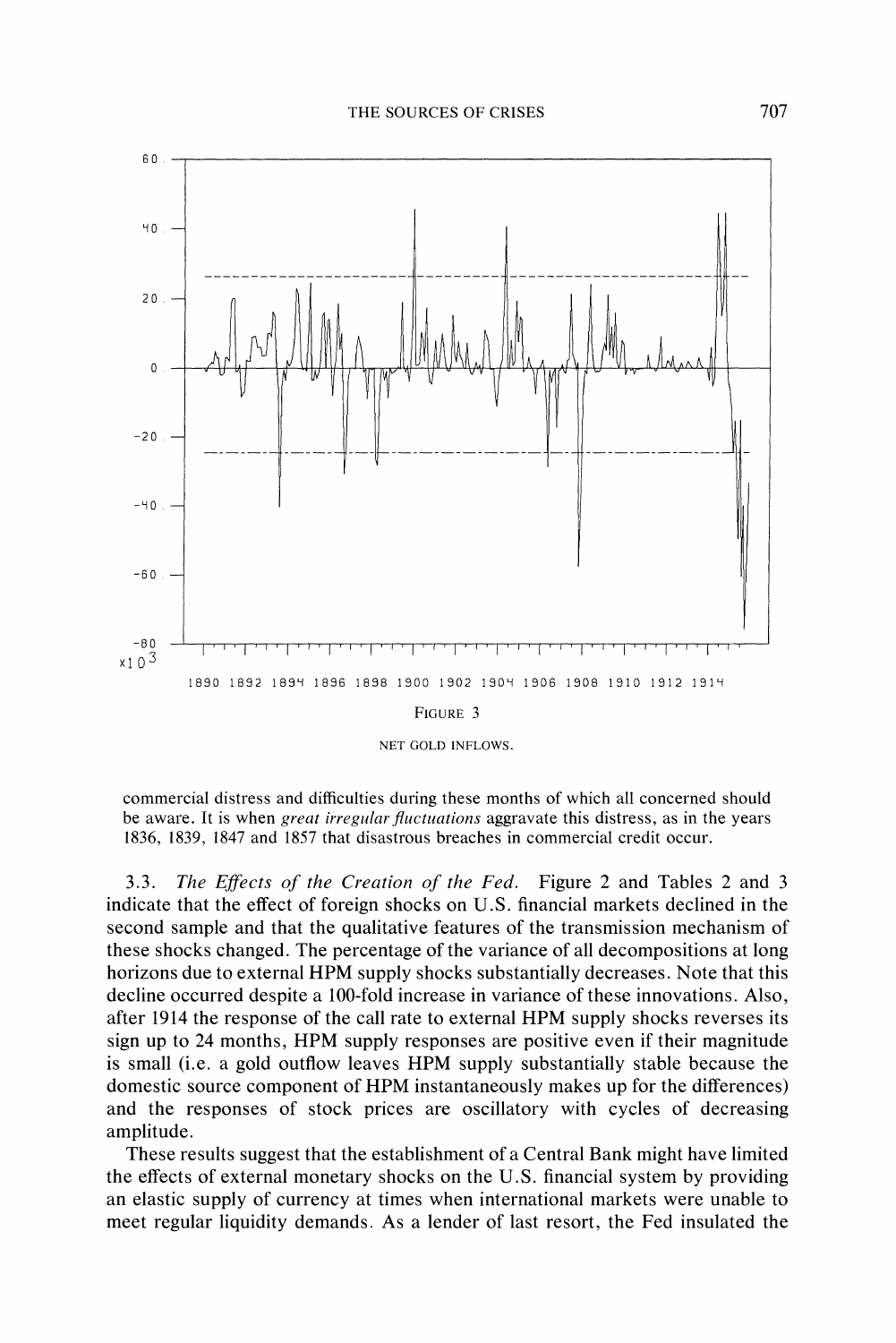**U.S. financial market from unexpected shortages in the availability of gold and credit, reduced the dependence of financial intermediaries on foreign markets and prevented liquidity crunches from degenerating into crises (see also Friedman and Schwartz, p. 297, for a somewhat similar view).** 

**The change in the Granger priority across samples documented in Tables 2 and 3 is consistent with this interpretation. In the first sample external HPM supply shocks were statistically prior for domestic and foreign interest rates and for HPM supply. This Granger priority emerged because these shocks were the predominant source of disturbances in the economy and caused large adjustments in U.S. variables. In the second sample domestic HPM demand and price innovations jointly become Granger causally prior in the system. Sims (1983) indicates this is what one ought to expect if the supply of HPM passively adjusts to domestic nominal shocks in the economy, if external shocks play a minor role in the availability of HPM and if the price level adjusts to real innovations. In other words, when external shocks are less important for the system, price and HPM demand innovations act as Granger causally prior as a result of the price level anticipating future levels of real returns on capital and HPM demand transmitting monetary shocks. Since innovations in the real return to capital and to the transaction demand for HPM were small relative to HPM supply innovations throughout the sample, one could expect the adjustment of the system to these innovations to be much less burdensome than adjustments to HPM supply innovations. Consistent with this argument Figure 2 shows a decrease in the variability of interest rates, a more erratic response of HPM supply to HPM demand innovations but a less volatile response to foreign monetary shocks.** 

**One implication of this interpretation of the experience is that the domestic source component of HPM is independent of the foreign source component of HPM in the first sample and inversely related to the foreign source component in the second sample. Since in Figures 1 and 2 HPM supply responses are a mixture of these two components, they are not fully indicative of the plausibility of the interpretation. If we compute the impulse response function for the system where HPM includes only its domestic source component, we see that our predictions are confirmed (Figure 4 reports the responses of the domestic component of HPM to external shocks in the two samples). Note that the contemporaneous correlation between net gold inflows and the domestic component of HPM is .01 in the first**  sample and  $-.30$  in the second.

**One may wonder if the results obtained are the consequence of the creation of the Federal Reserve System or of other events. For example, Sprague (1915), Dewald (1972) and Timberlake (1985) have suggested that the restructuring of the National Banking System induced by the Aldrich-Vreeland Act (1908) was as effective as the Fed in preventing the occurrence of crises. Even though no direct test for this proposition is available, it is instructive to break the sample at 1908 and compare the dynamics in the 1890-1908 and 1890-1914 periods. Point estimates of the impulse responses for the 1890-1908 period appear in Figure 5. Except for the inversion of WPI and call rate responses, the dynamic patterns of Figures 1 and 5 are qualitatively identical. However, quantitatively, the height of the peaks of the responses of financial variables to external HPM supply innovations are softened in**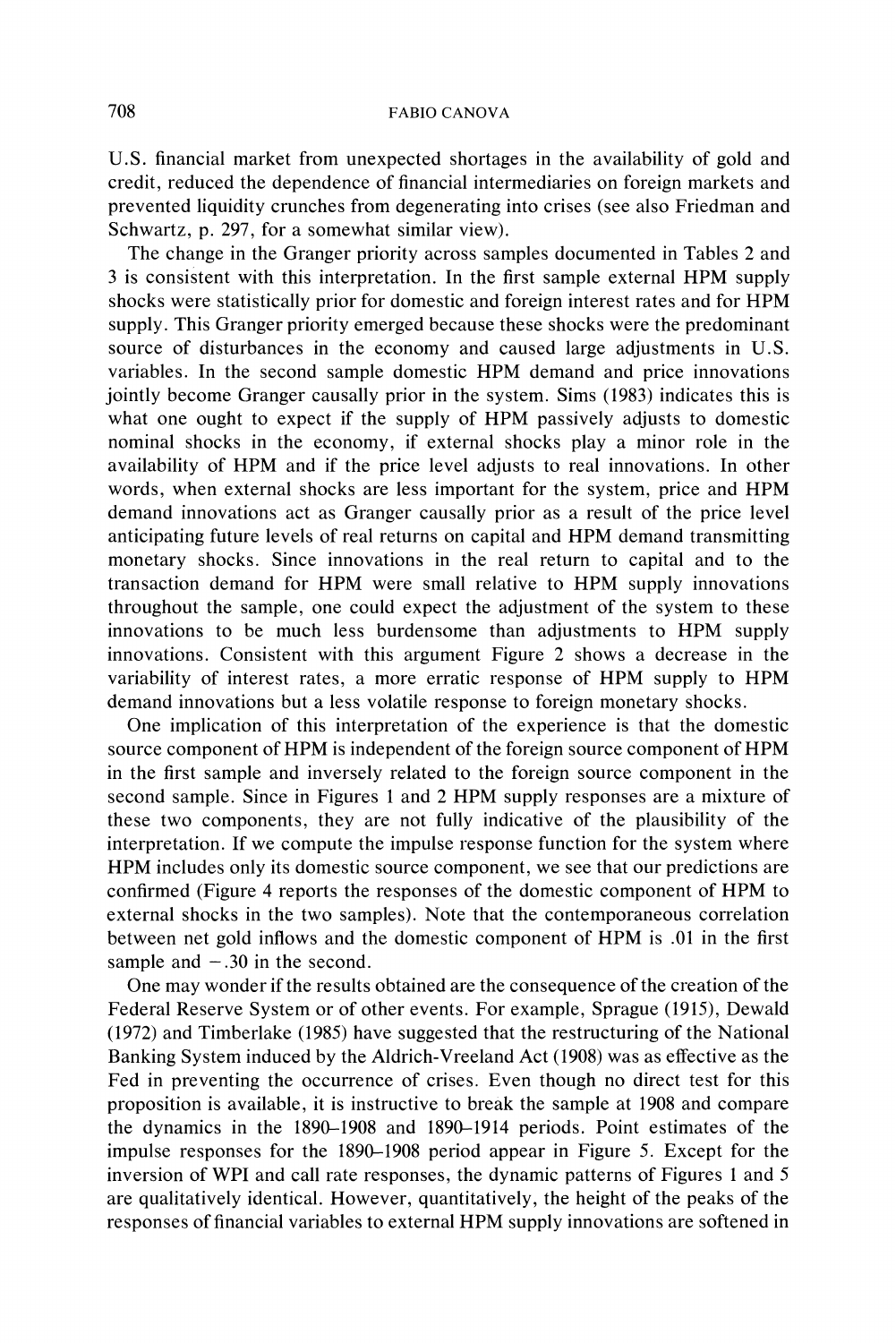

**RESPONSES OF THE DOMESTIC SOURCE COMPONENT OF HPM TO EXTERNAL HPM SHOCKS. UPPER PANEL: SAMPLE 1891,7-1913,12. LOWER PANEL: SAMPLE 1924,1-1937,1.** 

**the 1890-1914 period by 5 percent on average. Therefore, the neutralization of external shocks may have started before 1914.** 

**Following Clark (1986), one may be led to think that the abandonment of the classical gold standard that accompanied the beginning of World War I was responsible for the reduced impact of external shocks on the U.S. economy. The statistics presented are unable to distinguish directly the impact of this event from the creation of the Fed. However, there are two reasons to doubt that the repudiation of the gold standard per se was responsible for the observed changes. First, for about half of the second sample, both the U.S. and the U.K. were under some form of gold standard. The system was not as automatic as before 1914, but still provided a solid and credible discipline. Second, the variance of external HPM supply shocks had a 100-fold increase in the second sample.** 

**Finally, there is a great deal of controversy surrounding the lender of last resort function of the Fed in the first few years of its activities (see e.g. Friedman and Schwartz 1963, p. 193, Miron 1988). Figure 2 and Tables 2 and 3 indicate that**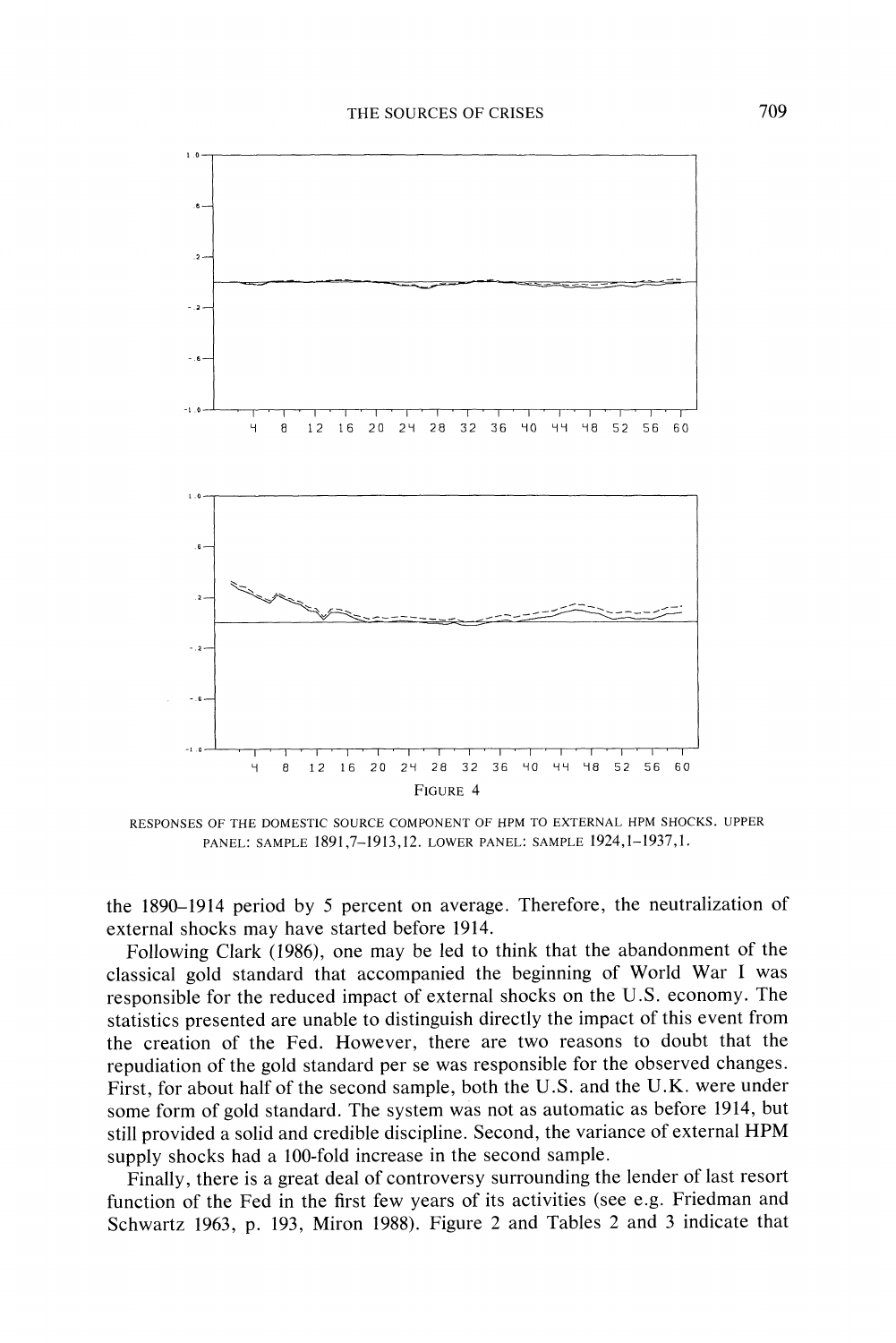

**FIGURE 5** 

**IMPULSE RESPONSES, SAMPLE 1891,7-1908,12. ON THE TOP (FROM LEFT TO RIGHT) FOREIGN SHOCK 1, FOREIGN SHOCK 2, PRICE SHOCK, STOCK PRICES SHOCKS, MONETARY POLICY SHOCK, HPM DEMAND SHOCK, PRODUCTION SHOCK. ON THE LEFT (FROM TOP TO BOTTOM) EXCHANGE RATE RESPONSES, U.K. INTEREST RATE RESPONSES, WPI RESPONSES, STOCK PRICES RESPONSES, U.S. INTEREST RATE RESPONSES, HPM RESPONSES, PIG IRON RESPONSES.** 

**domestic HPM supply shocks had negligible effects in the system. 17 This suggests that the Fed did not actively try to change or offset any tendency in U.S. money and financial markets during this period but simply reacted to the developments in private markets. However, active sterilization activities were not necessary for the Fed to have insulated the U.S. economy from foreign shocks. A discount window policy of the type described in Sargent and Wallace (1982), where the Fed stands ready to discount any amount of real bills at a given fixed rate, would be sufficient to eliminate undesired repercussions due to shocks to the availability of gold and credit.** 

### **4. CONCLUDING REMARKS**

**The purpose of this paper was to examine the propagation mechanism of HPM demand and supply innovations before and after World War I, the sources of** 

**<sup>17</sup>Since no monetary authority existed before 1914 and the banking system was extremely fragmented, it is not surprising to see that these innovations generate little dynamics in the system.**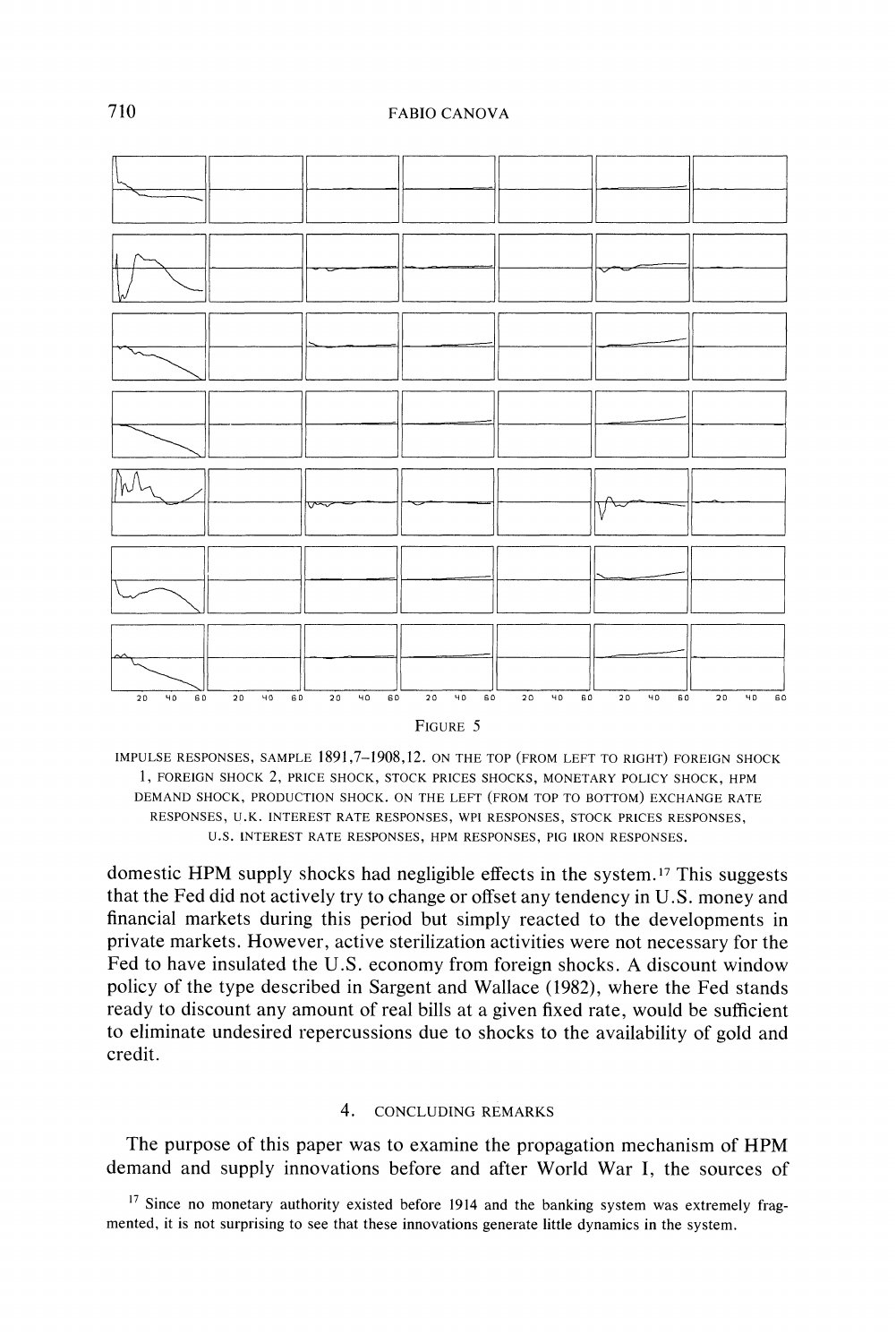**variability in interest rates, stock prices and HPM and the contribution of the creation of the Fed to the dynamics of the U.S. economy in the post-1914 experience. It is shown that external shocks to gold flows were of fundamental importance in explaining the dynamics of the U.S. economy before World War I and that their influence was reduced once the existence of a lender of last resort cushioned the U.S. financial system from these shocks. The evidence presented suggests that Jevons' (1884) idea that financial crises were generated by a combination of internal seasonal movements and unexpected external shocks to the availability of gold, is appropriate for the U.S. experience.** 

**We also show that despite the fact that HPM supply responds to HPM demand innovations, U.S. interest rate and stock price responses are still seasonal after 1914. Therefore, the idea that the introduction of seasonality in HPM is the key to understanding the decreased frequency of crises after 1914 is not supported in this study. Moreover, the neutralization of the crises of July 1914, which occurred before the Fed started its operations, indicates that the presence of a Central Bank per se was not crucial in decreasing the occurrence of crises. A nonseasonal domestic source component of HPM supply combined with emergency measures to provide liquidity when external shocks threatened the U.S. financial system could have been successful in reducing the occurrence of crises. In addition there are no strong reasons to believe that following a seasonal monetary policy is appropriate on welfare grounds. The fact that in the post-World War II experience the Fed chose to inject seasonality in HPM in an environment where external shocks were of minor importance and the FDIC had eliminated the incentives for bank runs constitutes an interesting area of research (see Canova 1991).** 

**There are two reasons why our results differ from those reported in the existing literature. First, the HPM series we employ is substantially different from the one used in previous work (e.g. Clark 1986). Since previous work spliced two different data sets (one obtained from NBER tapes containing averages over the month before 1914 and one obtained from BMS reporting end of the month values after 1914), it is possible that the differences found across samples were due to measurement error, not to structural changes. In this paper, on the other hand, we construct a consistent series using averages over the month for the entire sample period. Second, previous studies have used primarily univariate analyses to examine the effects of the creation of the Fed and simple tools to assess the changes in the stochastic processes for interest rates and prices. Since univariate analysis produces meaningful results only if all variables can be treated in isolation, these studies failed to take into account the crucial interdependences existing among variables and to capture the correct sources of shocks.** 

**Finally, although a decline in the seasonal pattern of interest rates is present in the second sample, the significance of this change has been overemphasized. The lack of an appropriate distinction among various sources of shocks obscured the sense of the major changes which occurred and impeded a coherent and unified**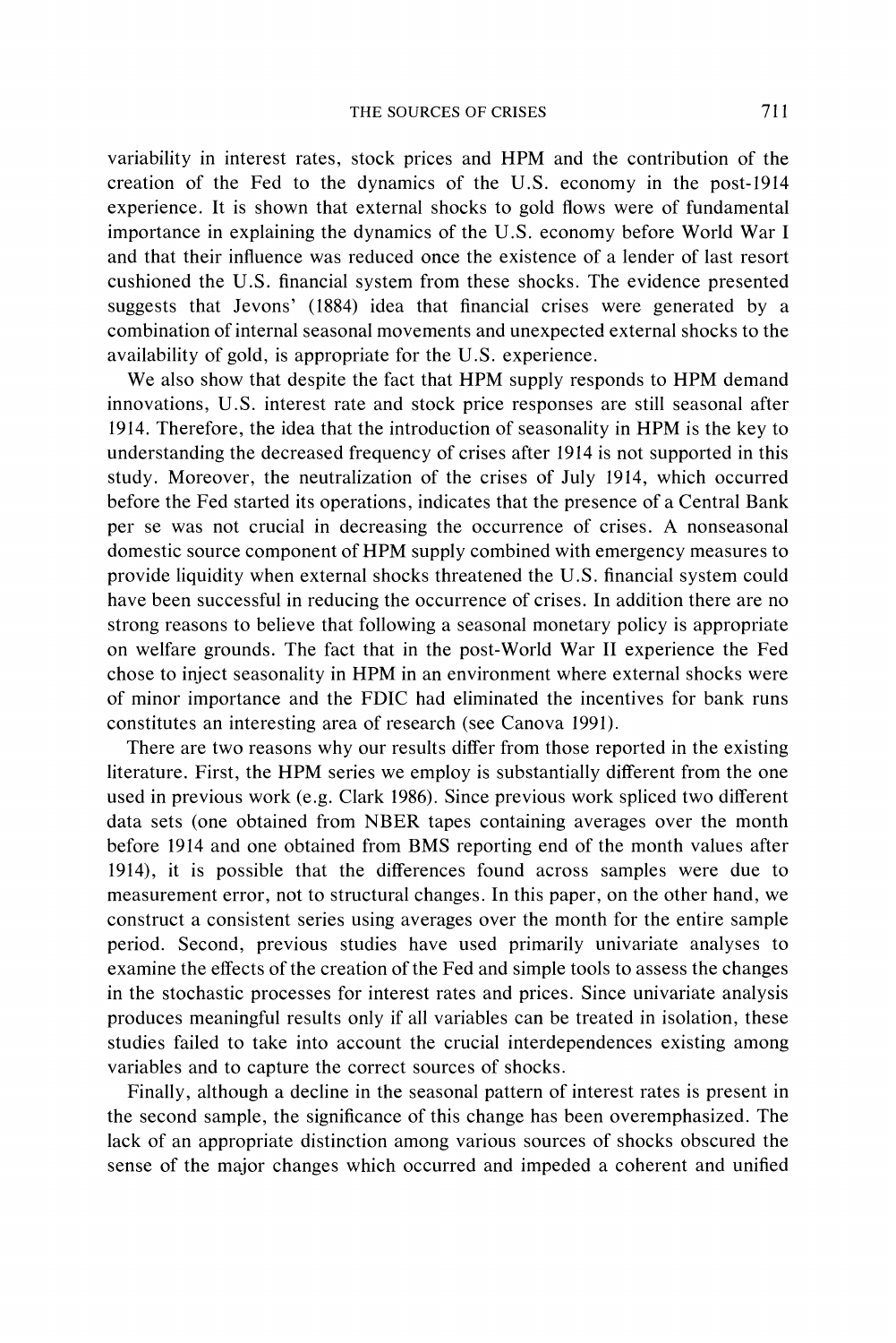**interpretation of the interwar experience.18 When appropriate statistical adjustments are made, the important role that external shocks to gold flows played in determining the dynamics of the U.S. economy and the contribution of the creation of the Federal Reserve System clearly emerges.** 

**Brown University and University of Rochester, U.S.A.** 

#### **REFERENCES**

**ANDREW PIATr, A., "The Influence of Crops upon Business in America," Quarterly Journal of Economics 20 (1907), 323-351.** 

-, Statistics for the U.S. 1867-1909, 61st Congress, 2nd Session, Senate Document 570 (Washing**ton, DC: National Monetary Commission, 1910).** 

**BARRO, R., "Interest Rate Targeting," Journal of Monetary Economics 23 (1989), 1-31.** 

- **BARSKY, R., G. MANKIW, J.MIRON AND D. WEIL, "The World Wide Change in the Behavior of Interest Rates and Prices in 1914," European Economic Review 32 (1988), 1136-1154.**
- **BERNANKE, B., "Alternative Explanations of the Money Income Correlation," Carnegie-Rochester Conference Series on Public Policy 25 (1986), 49-100.**
- **BLANCHARD, 0. AND D. QUAH, "The Dynamic Effects of Aggregate Demand and Supply Disturbances," American Economic Review 79 (1989), 655-673.**

**BORDO, M., "The Impact and the International Transmission of Financial Crises: Some Historical Evidence," Revista di Storia Economica 2 (1985), 41-78.** 

**AND A. REDISH, "Why Did the Bank of Canada Emerge in 1935?" Working Paper No. 2079, National Bureau of Economic Research, 1985.** 

**CAGAN, P., The Determinants and the Effects of Changes in the Stock of Money (New York: Columbia University Press, 1965).** 

**CANOVA, F., "An Econometric Analysis of the Disappearance of Interest Rate Seasonals: The Fed of Real Factors?" Working Paper No. 88-01, Brown University, 1988.** 

- **, "Price Smoothing Policies: A Welfare Analysis," Journal of Monetaty Economics (forthcoming 1991).**
- **CLARK, T., "Interest Rate Seasonals and the Federal Reserve," Journal of Political Economy 94 (1986), 76-125.**
- **DEJONG, D. AND C. WHITEMAN, "Trend and Random Walks in Macroeconomic Time Series: A Reconsideration Based on the Likelihood Principle," Working Paper No. 89-04, University of Iowa, 1989.**

**DEWALD, W., "The National Monetary Commission: A Look Back," Journal of Money, Credit and Banking 4 (1972), 930-956.** 

**DILLER, S., "Seasonal Variation in Interest Rates," in M. Guttentag and P. Cagan, eds., Essay in Interest Rates, Vol. 2 (New York: Columbia University Press, 1971) 35-133.** 

**DURBIN, S., "Testing for Serial Correlation in Least Square Regression when Some of the Regressors are Lagged Dependent Variables," Econometrica 38 (1970), 410-421.** 

**FEDERAL RESERVE SYSTEM, Banking and Monetary Statistics (Washington, DC: Federal Reserve, 1941).** 

**FRIEDMAN, M. AND A. SCHWARTZ, A Monetary History of The US, 1867-1960 (Princeton: Princeton University Press, 1963).** 

**GEWEKE, J., "Bayesian Inference in Econometric Models Using Monte Carlo Integration," Econometrica 57 (1989), 1317-1340.** 

GOODHART, C., *The Business of Banking, 1891–1914* (London: Weidenfield & Nicholson, 1972).

**GORTON, G., "Banking Panics and the Business Cycles," Oxford Economic Papers 40 (1988), 751-781.**  KEMMERER, W. E., Seasonal Variation in the Demand for Currency and Capital, Vol. 23 (Washington,

**<sup>18</sup>For example the emergence of seasonality in real variables in the interwar period documented Figure 2 is at odds with the standard interpretation of the experience (see Miron 1988 for an attempt to explain this fact in the context of a simple ISLM framework).**